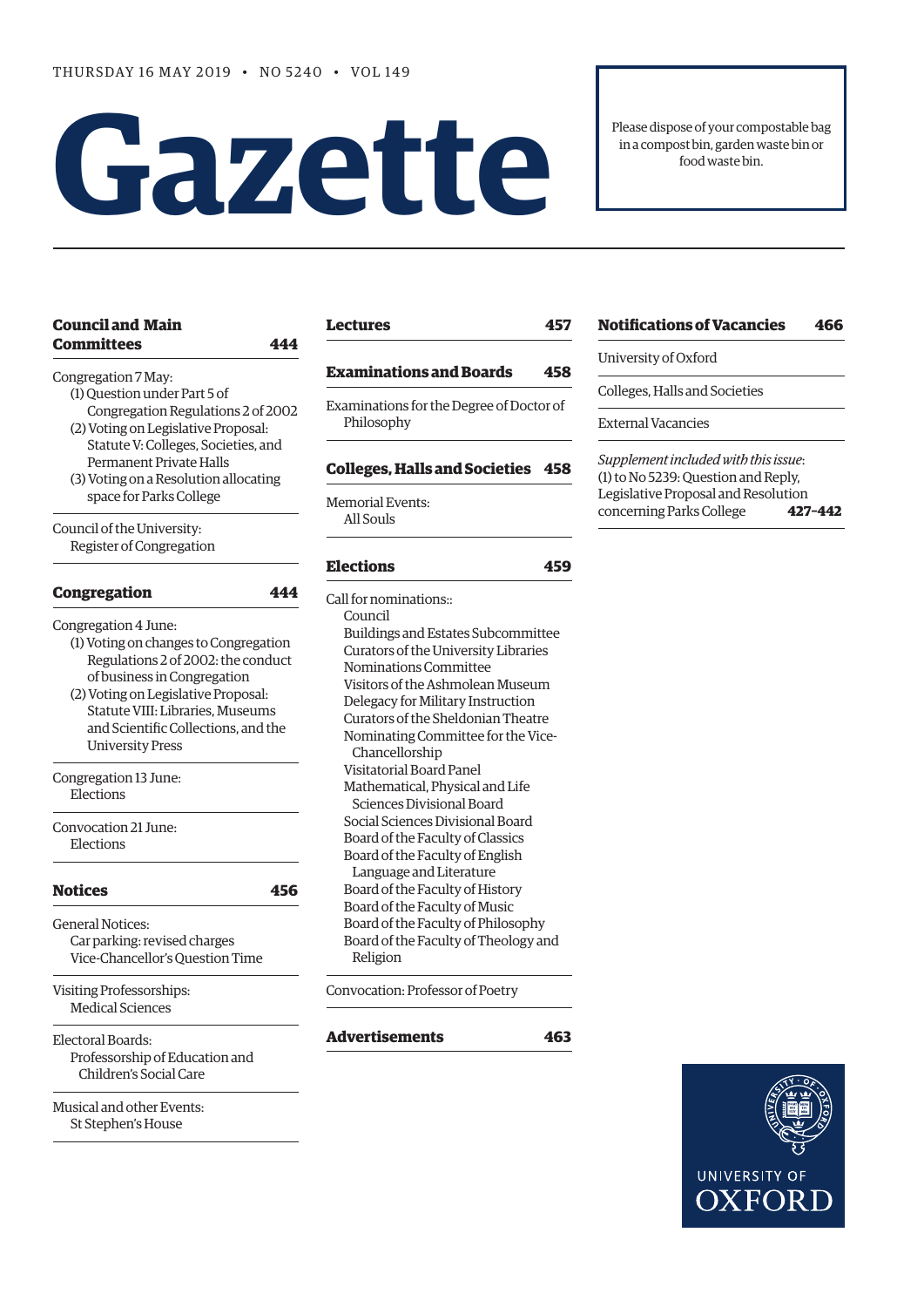# <span id="page-1-0"></span>Council and Main **Committees**

# Congregation

# **Congregation** 7 May

 A question made under Part 5 of Congregation Regulations 2 of 2002, a legislative proposal and a resolution concerning Parks College were published in *Gazette* No 5236, 21 March 2019. A notice of opposition to the legislative proposal was received, as well as a notice of amendment and a notice of opposition to the resolution.

A Congregation meeting took place on 7 May in the Sheldonian Theatre. The order of business and the full text of all items were published in Supplement (1) to *Gazette* No 5237, 1 May 2019. A transcript of the 7 May debate is published as a supplement with this issue of the *Gazette*.

At the meeting, supplementary questions to the question made under Part 5 of Congregation Regulations 2 of 2002 were asked. The text of the supplementary questions is published in the transcript. These supplementary questions will be received by Council at its next meeting on 20 May and Council's reply will be published in the *Gazette*.

At the meeting the legislative proposal was carried. The amendment to the resolution was rejected, and the unamended resolution was carried.

#### **Meeting on 7 May**

At the meeting, the results were as follows:

# **Legislative Proposal: Statute V: Colleges, Societies, and Permanent Private Halls**

201 votes in favour; 130 votes against. The legislative proposal was accordingly carried.

# **Amendment to the resolution allocating space for Parks College**

114 in favour; 153 votes against. The amendment to the resolution was accordingly rejected.

# **Resolution (as originally published) allocating space for Parks College**

150 votes in favour; 67 votes against. The resolution was accordingly carried.

#### **Council of the University**

#### **Register of Congregation**

The Vice-Chancellor reports that the following names have been added to the Register of Congregation:

Alexopoulou, Z, St Anne's Butler, O M, Wadham Castle, M L, IT Services Letts, M J F, Jesus Lockwood, S L, Bodleian Libraries Mogefors, D J S, Department of Engineering Science Nathoo, A, Faculty of Clinical Medicine Onakpoya, I, Kellogg Sadler, J.E. Careers Service Whitehouse, M A de S, Begbroke **Directorate** 

#### **Congregation** 4 June

¶ Members of Congregation are reminded that any two members may, not later than **noon on 27 May**, give notice in writing to the Registrar that they wish to oppose or amend the proposed changes to Congregation regulations at (1) or the legislative proposal at (2) below (see the note on the conduct of business in Congregation below). If no such notice has been given, and unless Council has declared otherwise or the meeting has been adjourned, the change to regulations and legislative proposal shall be declared carried, and the meeting may be cancelled.

# **(1) Voting on changes to Congregation Regulations 2 of 2002: the conduct of business in Congregation**

#### *Explanatory Note*

The following changes to Congregation Regulations 2 of 2002, made on the recommendation of the Proctors for 2018– 19, amend the regulations concerning the conduct of business in Congregation.

# (a) *To enable the withdrawal of resolutions, topics for discussion and questions to Council*.

In the case of the withdrawal of one of these items of business by the members of Congregation who are the signatories, it is proposed that withdrawal is effected by the Registrar receiving sufficient evidence that the number of remaining signatories is fewer than the minimum number required to submit the resolution, topic or question in the first place. In the case of the withdrawal of a resolution or topic for discussion, fewer than 20 signatories would have to remain for the item to be withdrawn; in the case of a question to Council, fewer than one proposing member and one supporting member would have to remain. In the case of a withdrawal by Council, a simple decision would be needed, in line with Council's current ability to withdraw a legislative proposal at any stage. Provision is made for how a withdrawal is to be notified if the withdrawal takes place after the first notice of the item of business is published in the *Gazette*, or will irrevocably be published. This same notice is to be provided should Council withdraw a legislative proposal under its existing powers.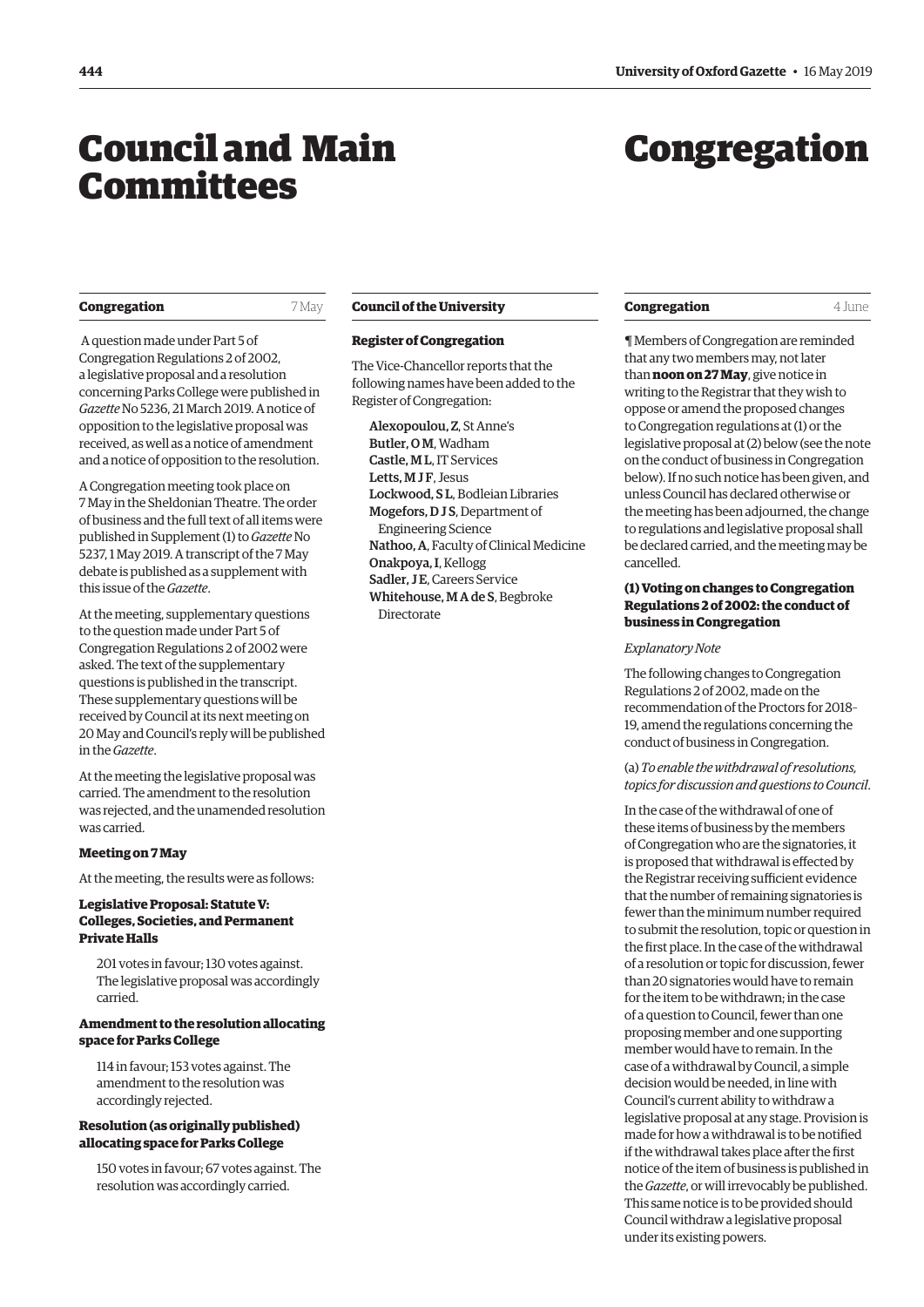<span id="page-2-0"></span>(b) *To change the wording on the form of voting in Congregation, to remove the current ambiguity caused by the two senses in which the word 'division' is used in the regulations*.

At present Congregation Regulations 2 of 2002 use the word 'division' in two senses:

(i) to mean any form of vote; and

(ii) to mean a vote by division—the House physically dividing, as in Parliament—as opposed to by paper ballot.

Where the word 'division' is currently used in sense (i), to mean any form of vote, the draft regulations change the wording to 'vote in the House', leaving the word 'division' only to mean sense (ii), a vote by the House dividing. The reason for this change is to remove any ambiguity as to whether or not a vote by paper ballot places the same obligations on Council as a vote by division of the House, and whether a postal vote may be called after a vote by paper ballot or only after a vote by division of the House.

(c) *To enable the form of voting – by division or by paper ballot – to be determined after the first publication of the notice of a resolution and legislative proposal, if that first notice does not specify the form of voting*.

At present, Regulation 4.2 (3) implies that, if the first notice of a legislative proposal or resolution does not specify the form of voting, it shall be by division of the House. Resolutions and legislative proposals are published at least 19 days before the meeting at which they are to be moved. Most are not on contentious matters and are published without the expectation of notices of opposition or amendment. Consequently, the form of voting is often not mentioned in the first notice. Notices of opposition or amendment may be submitted up to noon on the eighth day before the meeting. What is then needed is a means of determining and announcing the form of the vote after a notice of opposition or amendment has been received, if not accepted by Council.

A change is therefore made to so that a decision by the Vice-Chancellor and Proctors on the form of voting in Congregation – by paper ballot or by division of the House – can be published in a subsequent notice published in the *Gazette* at least four days before the meeting. The procedure which it is proposed be codified in the regulations has in fact been the practice for many years and has not been challenged.

# (d) *To change the word 'Chairman' to the gender-neutral 'Chair' throughout*.

This is consistent with Council's longstanding policy to make this change whenever legislation comes forward for amendment.

Proposals (b) to (d) merely clarify current procedures. With regard to proposal (a), the former Proctors for 2018–19 and the former Registrar were approached during the last academic year by members of Congregation who wished to know how to withdraw a pending resolution. The regulation as it stands does not provide a mechanism for doing so, as a result of which the former Proctors and the former Registrar had to give what they thought was the most coherent interpretation of the existing regulation.

#### *Text of Regulations*

**1** In Congregation Regulations 2 of 2002, concerning the conduct of business in Congregation, amend parts 1.9–1.15 as follows (new text underlined, deleted text struck through):

'1.9. (1) Whenever a request for adjournment is received under regulations 1.5 (3) or 1.8 above, the Vice-Chancellor shall refer it to the Proctors, who shall decide whether or not it shall be granted.

(2) The Proctors' decision shall be published in the *University Gazette* not less than four days before the meeting of Congregation to which the question or questions concerned was or were originally due to be submitted.

(3) If the Proctors decide that the request shall not be granted, any two members of Congregation may, by rising in their places at the meeting, demand that a vote be taken on whether or not the question or any of the questions in respect of which the request was submitted shall nevertheless be adjourned; and, if such a demand is made, the ChairmanChair shall, after any debate on the question of adjournment, put that question to the vote in accordance with the provisions of regulation 1.11 below.

1.10. Consideration of any question adjourned under the provisions of regulations 1.5 (3), 1.7 or regulation 1.8 above shall be resumed at the next meeting of Congregation (or at such later meeting as the ChairmanChair may determine), and the Registrar shall give not less than five days' notice in the *University Gazette* that the debate will be resumed.

1.11. (1) At any meeting of Congregation the ChairmanChair may at any time propose the adjournment of the House.

(2) The motion shall be put immediately, and, if it is carried, the House shall be adjourned.

(3) After any meeting has lasted two full hours the ChairmanChair shall have the power of adjourning the House without question put.

(4) Any adjournment of the House under this regulation shall be to the following day, unless the ChairmanChair shall fix another day.

1.12. No question shall be adjourned more than once.

#### *Speaking at meetings*

1.13. No member of Congregation shall without leave of the ChairmanChair speak more than once on any item, except that the mover of an item shall have the right to reply at the close of the debate on that item.

1.14. If the ChairmanChair considers that a speaker's remarks are irrelevant to the question concerned, the ChairmanChair may direct the speaker to confine his or her remarks to that question, and the speaker shall comply with the ChairmanChair's direction.

1.15. (1) Any student member, as defined in section 4 of Statute II, may speak at a meeting of Congregation, if called upon to do so by the ChairmanChair at the ChairmanChair's discretion.

(2) The Vice-Chancellor may make rules governing speaking by student members in Congregation.<sup>1</sup>

(3) The ChairmanChair may, nevertheless, at any time terminate a debate on the floor of the House and proceed to the final speeches and the taking of a vote.'

**2** Ibid, in Part 2, amend part 2.13 as follows (new text underlined, deleted text struck through):

# '*Second meeting*

2.13. The second meeting shall take place on a date to be fixed by the ChairmanChair which is at least fourteen days after the date on which the amendments were passed.'

**3** Ibid, amend parts 2.19−2.21 as follows (new text underlined, deleted text struck through):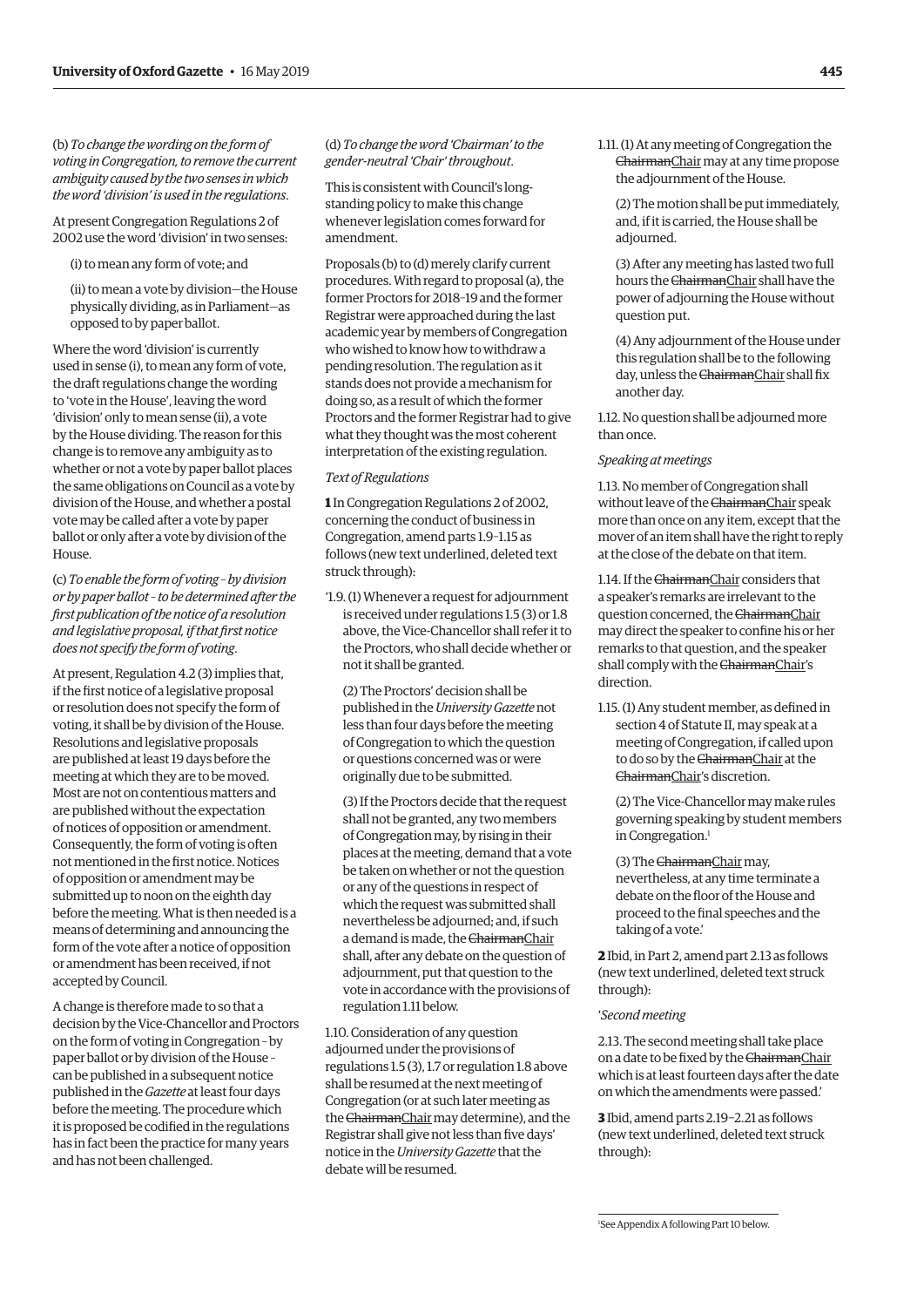# '*Other provisions*

2.19. Any amendment proposed under any of the preceding regulations which is not moved and seconded in Congregation shall lapse.

2.20. A legislative proposal made by Council under section 1 (1) of Statute IV may be withdrawn by Council at any time.

(1) If the Registrar receives notice of Council's withdrawal of a legislative proposal after 9.00am on the Tuesday before the first notice under 1.4 above appears in the *Gazette* but before noon on the eighth day before the meeting of Congregation at which the legislative proposal is due to be moved, the Registrar shall publish a notice in the *Gazette* not less than four days before that meeting announcing the withdrawal of the legislative proposal.

(2) If the Registrar receives notice of Council's withdrawal of a legislative proposal later than noon on the eighth day before the meeting of Congregation at which the legislative proposal is due to be considered, the Registrar shall notify Congregation electronically of the withdrawal and that notification shall as soon as possible thereafter be published in the *Gazette*.

2.21. At any meeting of Congregation the ChairmanChair shall have the right to withdraw a legislative proposal made under section 1 (1) of Statute IV at any time before it has been submitted to a vote, and Council may resubmit the proposal to Congregation at a subsequent meeting.'

**4** Ibid, in Part 3, amend part 3.6 (1) as follows (new text underlined, deleted text struck through):

'3.6. (1) If no notice is received under regulation 3.4 above, the resolution shall unless Council has decided otherwise be declared by the ChairmanChair at the conclusion of proceedings on it to be carried without question put.'

**5** Ibid, amend part 3.16 (3) as follows (new text underlined, deleted text struck through):

'(3) Unless notice of opposition has been received under paragraph (2) above, and unless Council has decided that the proposed amendment is unacceptable to it, Council may publish a notice to that effect in the *University Gazette* not later than the fourth day before the meeting; in which case:

(a) the amended resolution shall, at the conclusion of any proceedings on the amendment and the resolution, be declared by the ChairmanChair to be carried without question put; or

(b) Council may nevertheless decide that a division vote in the House shall be taken on the amended resolution at the conclusion of those proceedings'

**6** Ibid, amend part 3.17 as follows (new text underlined, deleted text struck through):

'*Amendments acceptable to Council which are unopposed*

3.17. If:

(1) no notice of opposition to an amendment has been received under regulation 3.16 (2) above; and

(2) Council decides that the amendment proposed is acceptable to it

Council may publish a notice to that effect in the *University Gazette* not later than the fourth day before the meeting.

(3) In a case to which paragraph (1) of this regulation applies

(a) the amended resolution shall, at the conclusion of any proceedings on the amendment and the resolution, be declared by the ChairmanChair to be carried without question put; or

(b) Council may nevertheless decide that a division vote in the House shall be taken on the amended resolution at the conclusion of those proceedings.'

**7** Ibid, amend part 3.18 as follows (new text underlined, deleted text struck through):

# 'V*oting on amendments*

3.18. Where an amendment is proposed the ChairmanChair in consultation with the Proctors shall decide:'

**8** Ibid, amend part 3.20−3.23 as follows (new text underlined, deleted text struck through):

#### '*Opposition to resolutions*

3.20. (1) Except in the case of resolutions to which regulations 3.2–3.6 and 3.13 above apply, any two members may, not later than noon on the eighth day before the meeting at which the resolution is to be moved, give notice in writing to the Registrar that they intend to oppose the resolution; or Council may instruct the Registrar to give notice that the resolution is unacceptable to Council.

(2) Such notice (whether of opposition by members or of unacceptability to Council) shall be published by the Registrar in the *University Gazette* not less than four days before the meeting.

(3) If such notice has not been given, and unless Council has decided otherwise, the resolution shall, at the conclusion of proceedings on it, be declared by the ChairmanChair to be carried without question put.

# *Withdrawal of resolutions*

3.21. (1) A resolution submitted under 3.1 above by at least twenty members of Congregation may be withdrawn in accordance with (a)–(d) below if the Registrar receives written notice from one or more of the signatories that the signatories have withdrawn their signatures from the resolution such that fewer than twenty signatures remain.

> (a) The person or persons submitting the request for withdrawal under 3.21 (1) above shall take responsibility for obtaining the consent of those who wish to retract their signatures, and for submitting evidence of their consent to the Registrar.

(b) If the Registrar receives sufficient evidence that fewer than twenty signatures remain before 9.00am on the Tuesday before the notice under 1.4 above first appears in the *Gazette*, the resolution shall be withdrawn without notice being published.

(c) If the Registrar receives sufficient evidence that fewer than twenty signatures remain after 9.00am on the Tuesday before the notice under 1.4 above first appears in the *Gazette* but before noon on the eighth day before the meeting of Congregation at which the resolution is due to be moved, the Registrar shall publish a notice in the *Gazette* not less than four days before that meeting announcing the withdrawal of the resolution.

(d) If the Registrar receives sufficient evidence that fewer than twenty signatures remain later than noon on the eighth day before the meeting of Congregation at which the resolution is due to be considered, the Vice-Chancellor, in consultation with the Proctors shall determine whether or not the resolution may be withdrawn. If the Vice-Chancellor in consultation with the Proctors determines that the resolution may be withdrawn, the Registrar shall notify Congregation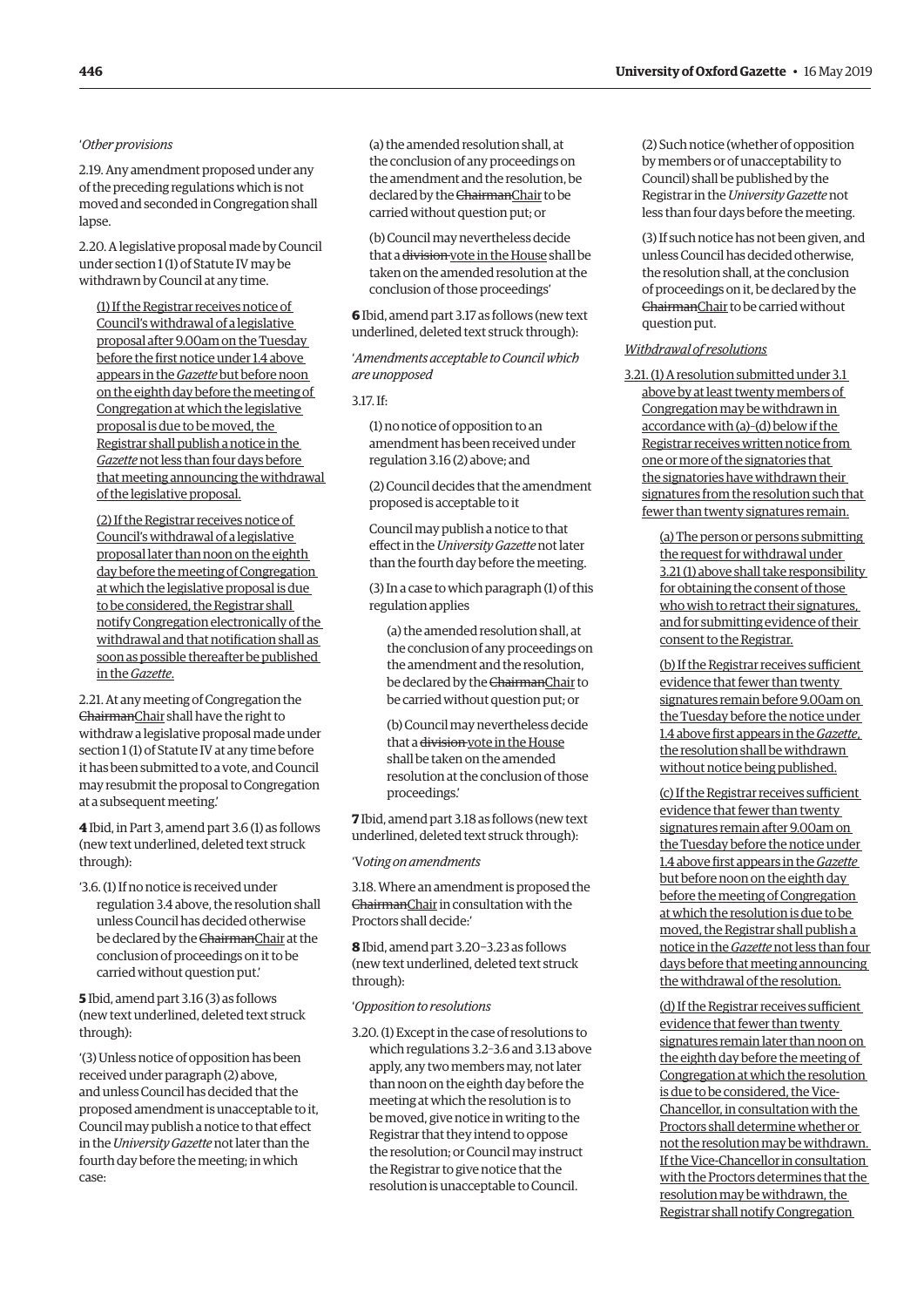electronically of the withdrawal and that notification shall as soon as possible thereafter be published in the *Gazette*.

(2) A resolution submitted by Council under 3.1 above may be withdrawn by Council at any time.

(a) If the Registrar receives notice of Council's withdrawal of a resolution after 9.00am on the Tuesday before the first notice under 1.4 above appears in the *Gazette* but before noon on the eighth day before the meeting of Congregation at which the resolution is due to be moved, the Registrar shall publish a notice in the *Gazette* not less than four days before that meeting announcing the withdrawal of the resolution.

(b) If the Registrar receives notice of Council's withdrawal of a resolution later than noon on the eighth day before the meeting of Congregation at which the resolution is due to be considered, the Registrar shall notify Congregation electronically of the withdrawal and that notification shall as soon as possible thereafter be published in the *Gazette*.

(3) A resolution once withdrawn may not be submitted again for the same meeting of Congregation.

#### *Resolutions and amendments which lapse*

3.221. Except in the case of a resolution declared carried without question put under the provisions of regulations 3.16 or 3.20 above, any resolution or amendment to a resolution which is not moved and seconded in Congregation shall lapse.

#### *Obligations of Council*

3.232. (1) Except in cases to which regulation 3.2 or regulation 3.13 above apply, if a resolution is:

> (a) carried on a division vote in the House with at least 125 members voting in favour, or

(b) carried without a division vote in the House at a meeting at which at least 125 members are present on the floor of the House at the time when the resolution is declared by the ChairmanChair to have been carried, or

(c) declared by the Vice-Chancellor to have been carried without holding the meeting under the provisions of section 7 of Statute IV,

Council shall be bound, not later than the eighth week of the Full Term after the term in which the resolution is carried, to submit to Congregation a legislative proposal, or to make a regulation, or to take any other action it considers appropriate, as the case may be, in order to give effect to the resolution.

(2) For the purposes of paragraph (1) (b) above, the Proctors shall, whenever a resolution is carried without a divisionvote in the House, certify the number of members present on the floor of the House<sup>2</sup> at the time when the resolution is declared by the ChairmanChair to have been carried.

3.243. (1) If Council is required by a resolution of Congregation to make a regulation under regulation 3.232 above, the regulation shall be put to Congregation for approval.

(2) Such a regulation shall be published in the *University Gazette* not less than nineteen days before the meeting, and amendments may be proposed under the same procedure as that laid down for amendments to resolutions in regulations 3.14–3.19 above.'

**9** Ibid, in Part 4, amend parts 4.1−4.2 as follows (new text underlined, deleted text struck through):

#### 'Votes at meetings of Congregation

4.1. (1) Every vote in Congregation shall be taken immediately after the close of the debate (if any) on the question concerned, unless that question has been adjourned under regulation 1.7 or regulation 1.8 in Part 1 of these regulations.

(2) Every question shall be settled by a simple majority (with the ChairmanChair having a second or casting vote in the case of an equality of votes) except where the statutes or regulations provide otherwise.

4.2. (1) When any question has been put to Congregation by the ChairmanChair he or she may direct that a vote be taken, or may announce that in his or her opinion the proposal is accepted or rejected, as the case may be.

(2) If the ChairmanChair's opinion so declared is challenged by at least six members rising in their places, he or she shall direct that a vote be taken.

(3) Where the ChairmanChair directs that a vote is to be taken at a meeting of Congregation it shall be conducted by division of the House unless either

(a) the Vice-Chancellor and Proctors have determined that it shall be determined by ballot and have made a statement to that effect in the notice of the meeting given under regulation 1.4 above or in a subsequent notice published in the *Gazette* not later than four days before the meeting; or

(b) twenty or more members of Congregation have given written notice to the Registrar not later than noon on the eighth day before the meeting that they wish the vote to be conducted by ballot.'

**10** Ibid, amend part 4.5−4.6 as follows (new text underlined, deleted text struck through):

'4.5. (1) Any question decided or resolution carried or rejected at a meeting of Congregation shall, in the absence of provision to the contrary in the statutes and regulations, be submitted for confirmation or rejection to a postal vote of the members if, not later than 4.00pm on the sixth day after that meeting,

(a) Council so decides, or

(b) the question has been decided, or the resolution has been carried or rejected on a votedivision in the House, at a meeting at which not fewer than twenty-five members were present on the floor of the House at the time when the division vote in the House was taken and if a requisition for such a postal vote signed by at least fifty members is delivered to the Vice Chancellor.

(2) For the purposes of paragraph (1) (b) above, the Proctors shall, whenever a division vote is taken at a meeting of Congregation, certify the number of members present on the floor of the House at the time of the divisionvote.

4.6. No decision taken, or resolution carried or rejected, by Congregation on a division vote otherwise than by a postal vote under regulation 4.5 above shall be deemed to be operative or to have been carried or rejected:

(1) before  $4 p.m. 4.00 pm$  on the sixth day after the meeting of Congregation at which the question was decided or the resolution carried or rejected; or

<sup>2</sup> See regulation 4.3 below.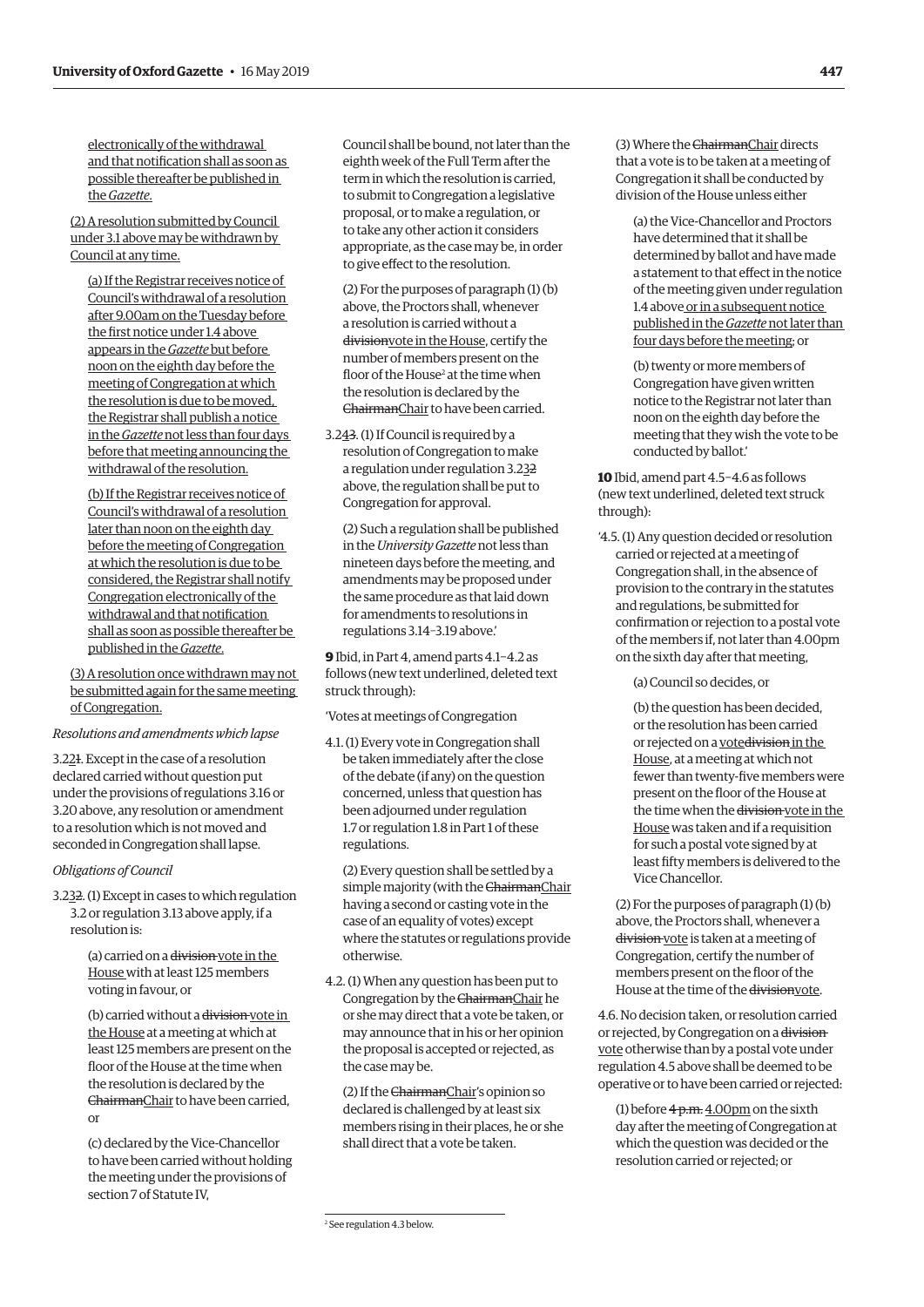(2) where a postal vote is required to be taken under regulation 4.5 above, before the decision has been confirmed by that vote.'

**11** Ibid, amend part 4.9 as follows (new text underlined, deleted text struck through):

'4.9. Where a question is submitted to a postal vote under the provisions of regulation 4.5 above the Vice Chancellor may submit any other question decided at the same meeting of Congregation (whether decided on a division vote in the House or not) to a postal vote at the same time if it appears to him or her that the questions are so related that they should be submitted for confirmation or rejection at the same time.'

**12** Ibid, in Part 5, amend parts 5.3−5.4 as follows (new text underlined, deleted text struck through):

'5.3. (1) Any reply so published shall be read in Congregation either by a member of Council or by another person nominated by Council.

(2) No debate shall be permitted upon the reply, but at the ChairmanChair's discretion supplementary questions may be asked to elucidate it.

5.4. (1) A question submitted under 5.2 (1) above by a proposing member and a supporting member may be withdrawn in accordance with (a)−(b) below if the Registrar receives written notice from the proposing member or the supporting member or both that the proposing member or the supporting member or both have withdrawn their signatures from the question, such that fewer than one proposing member or one supporting member remain.

> (a) The person or persons submitting the request for withdrawal under 5.4 (1) above shall take responsibility for obtaining the consent of those who wish to retract their signatures, and for submitting evidence of their consent to the Registrar.

> (b) If the Registrar receives sufficient evidence of a request for withdrawal such that fewer than one proposing member or one supporting member remain:

(i) before 9.00am on the Tuesday before the question, with or without a reply, is to be first published in the *Gazette*, the question shall be withdrawn without notice being published; or

(ii) before noon on the eighth day before the meeting of

Congregation at which the question is due to be asked, if the question, with or without a reply, has been published in the *Gazette*, the question shall be withdrawn and the Registrar shall publish a notice in the *Gazette* not less than four days before that meeting announcing the withdrawal of the question; or

(iii) after either of the deadlines given in (i) and (ii) above, the Vice-Chancellor in consultation with the Proctors shall determine whether or not the question may be withdrawn. If the Vice-Chancellor in consultation with the Proctors determines that the question may be withdrawn, the Registrar shall notify Congregation electronically of the withdrawal and that notification shall as soon as possible thereafter be published in the *Gazette*.

(2) A question once withdrawn may not be submitted again for the same meeting of Congregation.'

**13** Ibid, in Part 6, insert new regulation 6.5 as follows and renumber the existing section (new text underlined, deleted text struck through):

'6.4. Notice of a topic shall be published in the *University Gazette* not less than nineteen days before the meeting of Congregation at which it is to be discussed.

6.5 (1) A topic for discussion submitted under 6.1 (1) above by at least twenty members of Congregation may be withdrawn in accordance with (a)– (d) below if the Registrar receives written notice from one or more of the signatories that the signatories have withdrawn their signatures from the topic for discussion such that fewer than twenty signatures remain.

> (a) The person or persons submitting the request for withdrawal under 6.5 (1) above shall take responsibility for obtaining the consent of those who wish to retract their signatures, and for submitting evidence of their consent to the Registrar.

> (b) If the Registrar receives sufficient evidence that fewer than twenty signatures remain before 9.00am on the Tuesday before the first notice under 6.4 above appears in the *Gazette*, the topic for discussion shall be withdrawn without notice being published.

(c) If the Registrar receives sufficient evidence that fewer than twenty signatures remain after 9.00am on the Tuesday before the first notice under 6.4 above appears in the *Gazette* but before noon on the eighth day before the meeting of Congregation at which the topic is due to be discussed, the Registrar shall publish a notice in the *Gazette* not less than four days before that meeting announcing the withdrawal of the topic for discussion.

(d) If the Registrar receives sufficient evidence that fewer than twenty signatures remain later than noon on the eighth day before the meeting of Congregation at which the topic is due to be discussed, the Vice-Chancellor, in consultation with the Proctors shall determine whether or not the topic for discussion may be withdrawn. If the Vice-Chancellor in consultation with the Proctors determines that the topic for discussion may be withdrawn, the Registrar shall notify Congregation electronically of the withdrawal and that notification shall as soon as possible thereafter be published in the *Gazette*.

(2) A topic for discussion submitted by Council under 6.1 (1) above may be withdrawn by Council at any time.

(a) If the Registrar receives notice of Council's withdrawal of a topic for discussion after 9.00am on the Tuesday before the first notice under 6.4 above appears in the *Gazette* but before noon on the eighth day before the meeting of Congregation at which the topic is due to be discussed, the Registrar shall publish a notice in the *Gazette* not less than four days before that meeting announcing the withdrawal of the topic for discussion.

(b) If the Registrar receives notice of Council's withdrawal of a topic for discussion later than noon on the eighth day before the meeting of Congregation at which the topic is due to be discussed, the Registrar shall notify Congregation electronically of the withdrawal and that notification shall as soon as possible thereafter be published in the *Gazette*.

(3) A topic for discussion once withdrawn may not be submitted again for the same meeting of Congregation.

6.65. It shall be the duty of Council to give consideration to the remarks made in the discussion, but Council shall not be bound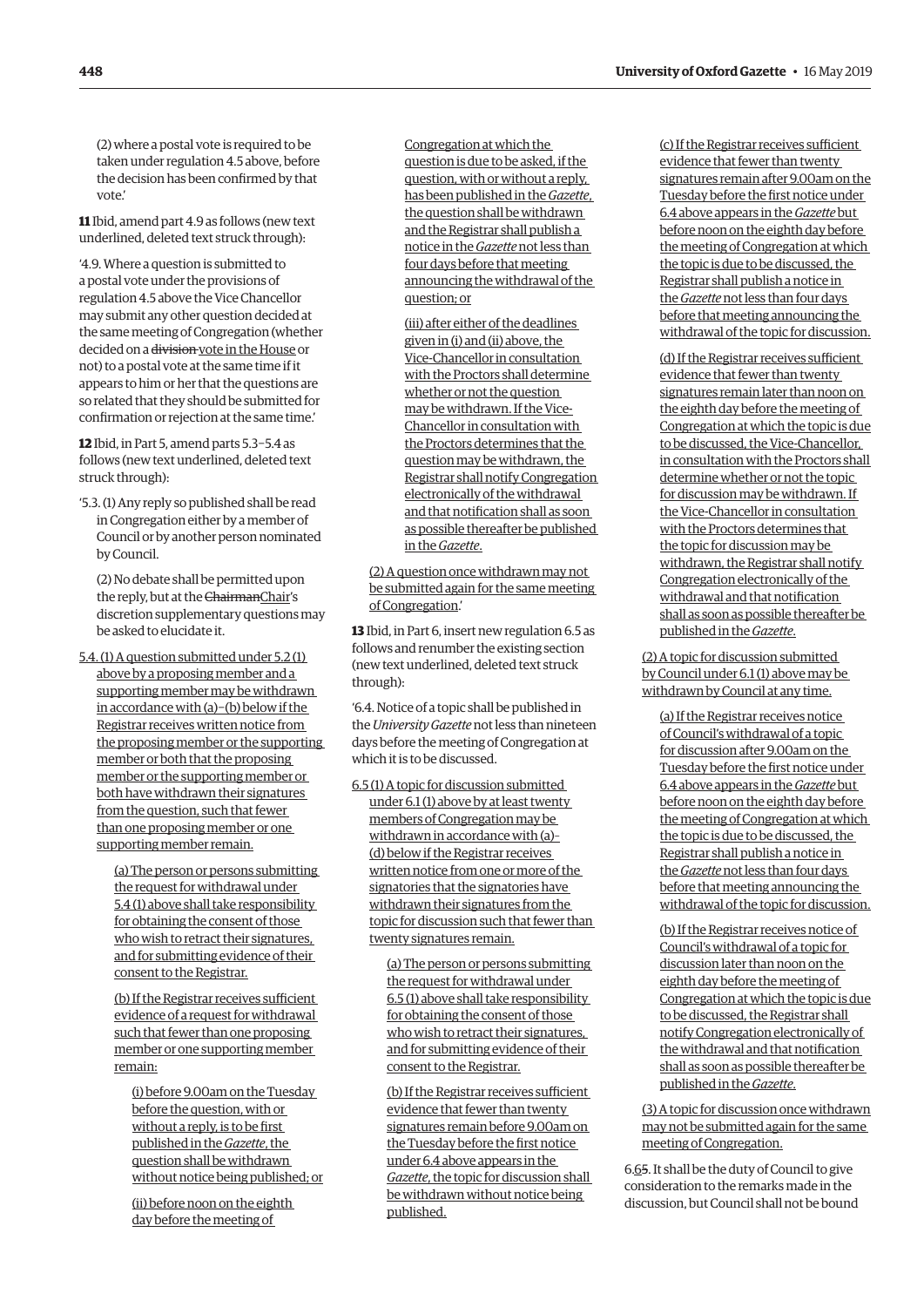<span id="page-6-0"></span>to take any further action in regard to the topic.'

**14** Ibid, in Part 10, amend parts 10.3−1.5 as follows (new text underlined, deleted text struck through):

'10.3. The Vice Chancellor's Oration shall be published in the *University Gazette* and shall during Michaelmas Term subsequently be placed on the agenda for a meeting of Congregation at which, at the discretion of the ChairmanChair, discussion shall be permitted and questions may be asked concerning it.

10.4. The Annual Review shall be circulated to all members and subsequently presented at a meeting of Congregation at which, at the discretion of the ChairmanChair, discussion may be permitted and questions may be asked concerning it.

10.5. (1) Notice of the presentation of the Vice Chancellor's Oration under regulation 10.3 above, or of the Annual Review of the University under regulation 10.4 above, shall be published in the *University Gazette* not less than nineteen days before the meeting.

(2) Any member who wishes to speak or to ask a question concerning the Oration or the Annual Review shall, not later than noon on the eighth day before the meeting, give notice in writing to the Registrar of his or her wish to do so.

(3) If notice under paragraph (2) above has not been given by at least two members, the ChairmanChair shall declare the Oration or the Annual Review to have been presented without question put.'

**15** Ibid, in Appendix A, amend sections 2−4 as follows (new text underlined, deleted text struck through):

'2. The ChairmanChair of Congregation will normally expect to call upon nominated representatives of the Oxford University Student Union if they wish to speak in debate, and will normally expect to call upon student members to speak only from among those who have given advance notice of their wish to be called.

3. If the ChairmanChair considers that the number of student members who have given notice is excessive, he or she will have discretion to be selective in calling upon them.

4. (1) The ChairmanChair will try to ensure a balanced debate in relation to the apparent spread and strength of views held by student members.'

# **(2) Voting on Legislative Proposal: Statute VIII: Libraries, Museums and Scientific Collections, and the University Press**

#### *Explanatory Note*

Following a review of the internal governance arrangements of the University's Gardens, Libraries and Museums, a number of amendments are proposed to: (i) abolish the Oxford University Museums Board and establish the existing Gardens, Libraries and Museums Board in regulations; (ii) amend the membership of the Visitors of the Museums and the Gardens to increase representation from the academic divisions and increase external representation; (iii) amend the terms of reference for the Visitors to ensure consistency and to ensure that their responsibilities are achievable and reflect current ways of working; and (iv) reflect the name changes of the Museum of the History of Science to the History of Science Museum and of the Botanic Garden to the Oxford Botanic Garden and Arboretum. No changes are proposed to the regulations for the Curators of the University Libraries.

*WHEREAS it is expedient to streamline the governance of the University's Gardens and Museums and amend the terms of reference and the membership of the Visitors*, THE UNIVERSITY ENACTS AS FOLLOWS.

In Statute VIII, concerning Libraries, Museums and Scientific Collections, and the University Press, delete existing sections 5−12 regarding the University Museums and substitute (new text underlined, deleted text struck through):

#### '**University Museums**

5. There shall be the following major museums and scientific collections of the University:

(1) Ashmolean Museum of Art and Archaeology;

(2) Oxford Botanic Garden and Arboretum;

(3) Museum of the History of Science Museum;

(4) Oxford University Museum of Natural History;

(5) Pitt Rivers Museum.

6. There shall be an Oxford University Gardens, Libraries and Museums (GLAM) Board which shall advise Council as appropriate on any matters connected with the University's museums and scientific collections.

7. There shall be a body of Visitors of the Ashmolean Museum which shall be responsible to Council through the Oxford University MuseumsGLAM Board, in accordance with any policies and structures set by that Board, for the safe keeping, preservation, orderly administration, finance, and general policy of the museum.

8. There shall be a body of Visitors of the Oxford Botanic Garden and Arboretum which shall be responsible to Council through the Oxford University Museums GLAM Board, in accordance with any policies and structures set by that Board, for the safe keeping, preservation, orderly administration, finance, and general policy of the garden.

9. There shall be a body of Visitors of the Museum of the History of Science Museum which shall be responsible to Council through the Oxford University Museums GLAM Board, in accordance with any policies and structures set by that Board, for the safe keeping, preservation, orderly administration, finance, and general policy of the Museum.

10. There shall be a body of Visitors of the Oxford Museum of Natural History which shall be responsible to Council through the Oxford University MuseumsGLAM Board, in accordance with any policies and structures set by that Board, for the safe keeping, preservation, orderly administration, finance, and general policy of the museum.

11. There shall be a body of Visitors of the Pitt Rivers Museum which shall be responsible to Council through the Oxford University MuseumsGLAM Board, in accordance with any policies and structures set by that Board, for the safe keeping, preservation, orderly administration, finance, and general policy of the museum.

12. The membership, functions, and powers of the bodies referred to in sections 5–11 of this statute shall be laid down by Council by regulation.'

*Regulations to be made by Council if the Statute is approved*

**1** In Council Regulations 15 of 2002, delete existing Part 25 concerning the Oxford University Museums Board and substitute:

'Part 25: Gardens, Libraries and Museums Board

25.1 The Gardens, Libraries and Museums (GLAM) Board shall consist of:

(1) the Pro-Vice-Chancellor with responsibility for the Gardens, Libraries and Museums, who shall be chair;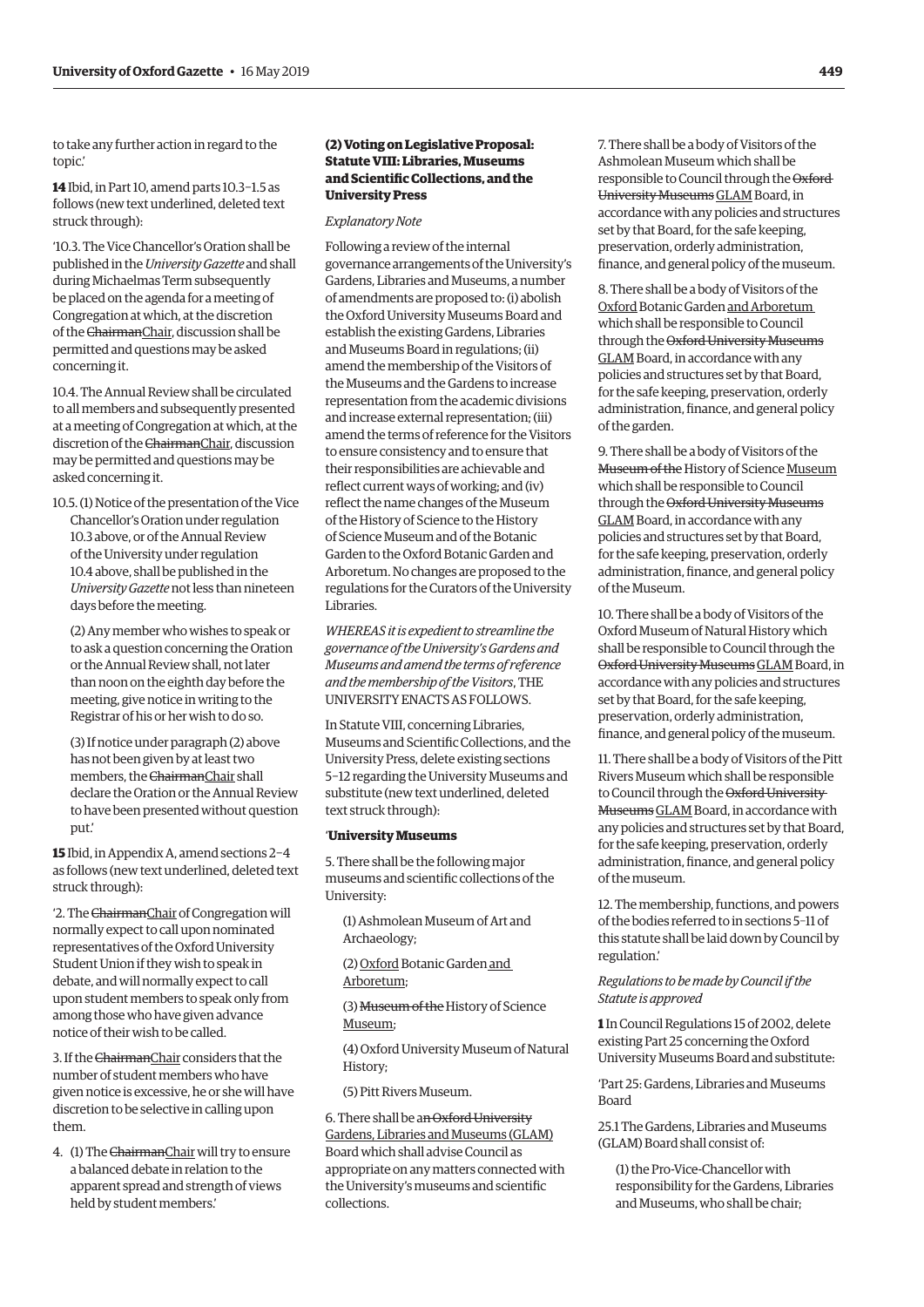(2) Bodley's Librarian;

(3) the Director of the Ashmolean Museum;

(4) the Director of the History of Science Museum;

(5) the Director of the Oxford University Museum of Natural History;

(6) the Director of the Pitt Rivers Museum;

(7) the Director of the Oxford Botanic Garden and Arboretum;

(8) one of the Proctors or the Assessor as may be agreed between them.

25.2 The Board shall be responsible for:

(1) developing and implementing a longterm GLAM strategy;

(2) receiving departmental strategic plans and annual reports from the Board of Visitors for each Museum, Oxford Botanic Garden and Arboretum, and the Curators of the University Libraries;

(3) developing and sustaining relations with the academic divisions and similar organisations in the sector (both nationally and internationally);

(4) considering, delivering or commenting on University strategy and policy developments as requested by Council and its subcommittees;

(5) periodic reviews of departments and/ or activities;

(6) encouraging cross-GLAM working and collaboration where appropriate;

(7) requesting University Service Funding from PRAC via the Budget Subcommittee on an annual basis;

(8) overseeing departmental budgets;

(9) planning and overseeing shared services;

(10) reviewing GLAM and departmental risk registers;

(11) supporting collective initiatives to improve communication and outreach; and

(12) coordinating responses to any University consultation exercises where a GLAM view is required (e.g. REF, KEF).

25.3 The GLAM Board shall make an annual report to Council on the activities of the division in the preceding academic year.'

**2** Amend Council Regulations 45 of 2002, concerning the Ashmolean Museum of Art and Archaeology as follows (new text underlined, deleted text struck through):

# '**Council Regulations 45 of 2002Council Regulations 1 of 2019**

# **Regulations for the Ashmolean Museum of Art and Archaeology**

#### **Purpose**

1. The purpose of the Ashmolean Museum is:

(1) to assemble, preserve, and exhibit such objects of art and antiquity and such printed and other documents as may increase knowledge of history, archaeology, and art;

(2) to assist in relevant teaching and research within the University; and

(3) in general to promote the study and appreciation of such objects and documents by scholars and the public.

# **Governance**

2. (1) The Visitors of the Ashmolean Museum shall be:

(a) the Vice-Chancellor;

(b) the Pro-Vice-Chancellor with responsibility for Gardens, Libraries and Museums (GLAM);

(c) one of the Proctors or the Assessor as may be agreed between them;

(d) the Head of the Humanities Division;

(d), (e) two one persons appointed by the Humanities Board;

(f) the chairman Head of the School of Archaeology;

(g) the Professor of the History of Art;

(gh)–(ij) three members of Congregation elected by Congregation one from each of the Social Sciences Division, the Medical Sciences Division and the Mathematical, Physical and Life Sciences Division;

(jk)–(qp) to provide specific skills not covered by existing appointments seven external persons appointed by Council, after consultation with the chairman and vice-chairman of the Visitors.

(2) Ensuring that the number of external Visitors is not greater than the number of internal Visitors, the Visitors may coopt up to four additional members, who need not be members of Congregation and may be internal or external.

(32) The Vice-Chancellor, in consultation with the Visitors, shall appoint a

chairman from among the members under ( $\frac{i}{k}$ )–(qp) in paragraph (1) above and a vice-chairman from among the members under (d)–(ij).

(43) The chairman and vice-chairman shall hold office for four years and may be reappointed for one further period of up to threefour years.

(45) Members under (de)–(qp) in paragraph (1) above shall hold office as Visitors for four years and shall be reeligible for one further period of office only.

(56) Casual vacancies shall be filled either for the remainder of the period of office of the person being replaced or, at the discretion of the Vice-Chancellor, appointing body, for a full period.

(67) No person holding office in the museum shall be eligible to be a Visitor.

# (7) The Visitors shall normally meet not less than six times a year.

3. The Director of the Ashmolean Museum shall be the secretary to the Visitors, except that the Visitors may require him or her to withdraw from any meeting.

# 4. The Deputy Director and the

AdministratorThe Executive Officers of the department may attend the meetings of the Visitors and may speak (but not vote) on any matter affecting their respective responsibilities, except that the Visitors may require them to withdraw from any meeting.

5. In fulfilment of their responsibilities, under Council, for the safe keeping, preservation, orderly administration, finance, and general policy of the museum, and within the approved budget reported to them, in accordance with section 7 of Statute VIII, the Visitors:

(1) shall, subject to the provisions of regulation 11 below, appoint, or delegate the appointment of, all staff in the museum in accordance with procedures set out in standing orders, except that the Curatorship of the Cast Gallery shall be held by the Lincoln Professor of Classical Archaeology and Art by virtue of his or her office;

(2) shall prepare annually a report on the activities of the museum to Council via GLAM Board.

6. The Visitors shall have authority, under Council and the Oxford University Museums Board, to make such other arrangements by standing order as are necessary to fulfil their responsibilities.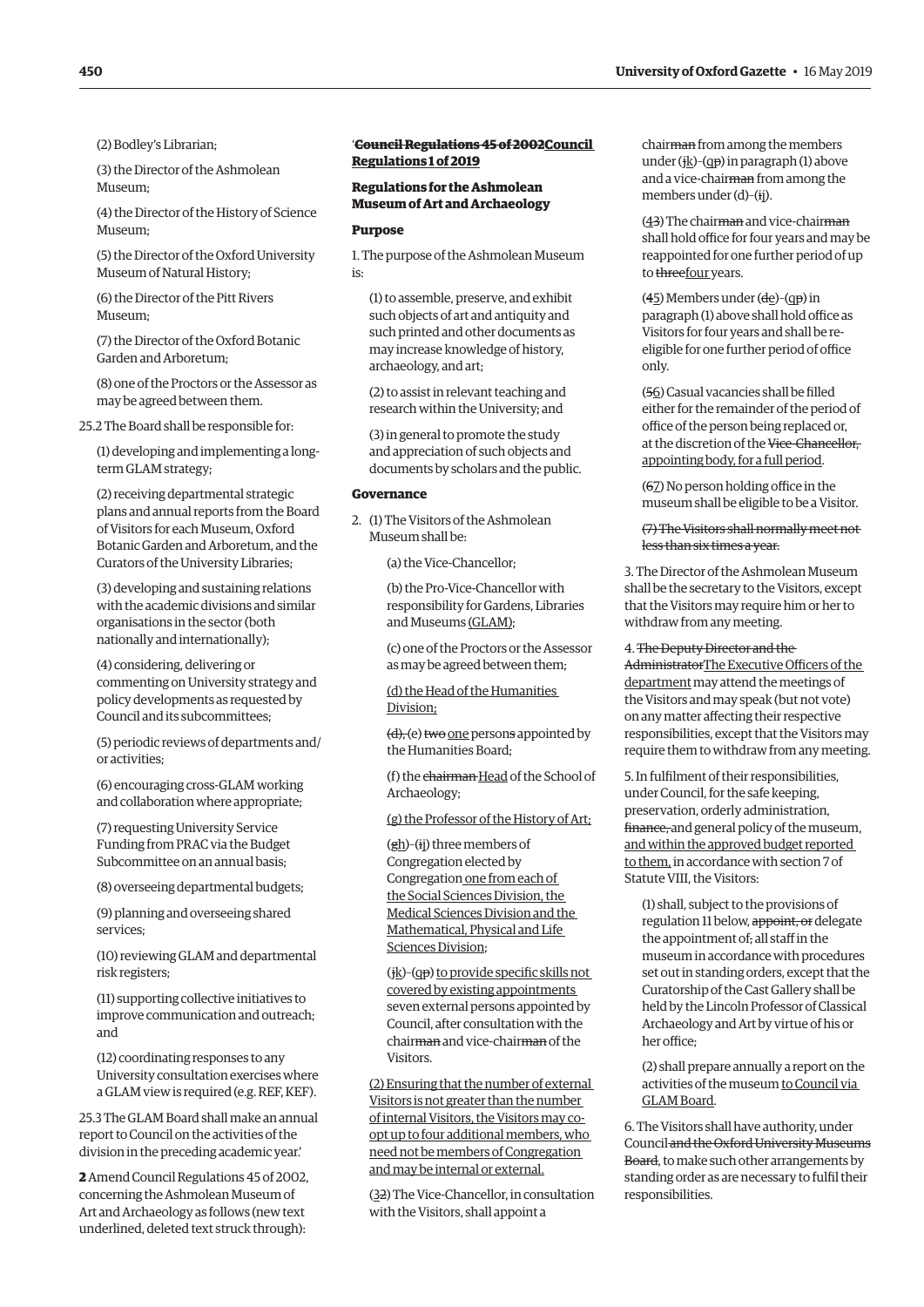7. In carrying out their responsibilities the Visitors shall co-operate with the Oxford University MuseumsGLAM Board in facilitating co-ordination between the University's museums and scientific collections, particularly with respect to planning, allocation and use of resources, and the development, care, and promotion of the collections as national and international resources both for teaching and research and for public access.

# **Director of the Ashmolean Museum**

8. The Director of the Ashmolean Museum shall be the first officer of the museum and shall act for and be responsible to the Visitors in the exercise of their powers.

9. The Director shall be responsible, under the Visitors, for all strategic aspects of the operation and well-being of the museum including:

(1) the allocation of space, resources, support services, and other facilities;

(2) acquisitions in accordance with the policy laid down by the Visitors;

(3) the conservation and study of the collections and their display and publication; and

(4) the participation in, and fostering of, scholarly work and public education within the museum.

10. The Director shall have the right to teach, subject to the Visitors being satisfied that this is not incompatible with the discharge of directorial responsibilities.

11. The Director shall be appointed by a board of electors consisting of:

(1) the Vice-Chancellor, or, if the head of the college specified in paragraph (2) of this regulation is Vice-Chancellor, a person appointed by the college;

(2) the head of the college with which the directorship is on that occasion associated, or, if the head is unable or unwilling to act, a person appointed by Council;

(3) a person appointed by the governing body of the college specified in paragraph (2) of this regulation;

(4), (5) two persons appointed by Council;

(6)–(9) four persons appointed by the Visitors, one of whom shall be the Chair.

# **Deputy Director**

12. The Deputy Director shall, under the Director, have oversight of matters relating to the curation of the collections, that is,

collection management, conservation, registry, exhibitions, research, and publications, and shall in general deputise for the Director as the latter may from time to time request.

# **Keepers and Assistant Keepers**

123. There shall be the following Keepers in the museum who shall be responsible to the Director for the collections in their care:

(1) the Keeper of Antiquities;

(2) the Keeper of Western Art;

(3) the Keeper of Eastern Art;

(4) the Keeper of the Heberden Coin Room;

(5) the Curator of the Cast Gallery.

134. It shall be the duty of the Keepers to facilitate the inspection, study, and publication of the collections for which they are responsible.

145. The Keepers shall have power, delegated from and used in consultation with the Director and subject to such rules and policies as the Visitors may prescribe:

(1) to expend on maintenance or improvement all sums assigned specifically to their respective departments by gift, legacy, or benefaction or through allocation by the Visitors;

(2) to acquire by purchase or to receive by gift, legacy, exchange, or loan and to add to the collections entrusted to them such items as will increase the artistic or historical or archaeological value of the collections.

16. The Assistant Keepers shall, under the Director and the relevant Keeper, be responsible for the study, display, and interpretation of the collections under their care.

17. The Keepers and Assistant Keepers shall have the right to teach, subject to the Visitors being satisfied that this is not incompatible with the discharge of their curatorial responsibilities, and shall be expected to undertake research on the collections under their charge.

18. The Visitors may confer the title 'Senior Assistant Keeper' on appropriately qualified Assistant Keepers.

# **Standing Committees of the Visitors**

159. There may shall be a Standing Committees of the Visitors which shall advise the Director on day-to-day matters concerning the management of the museum and its collections and shall meet at such times and have such powers as the Visitors may from time to time prescribe.

20. The committee shall consist of:

(1)–(3) three persons appointed by the Visitors from among the members under (d)-(i) in regulation 2 (1) above;

(4), (5) two persons appointed by the Visitors from among the members under (j)-(p) in regulation 2 (1) above.

21. The Visitors shall appoint one of the members of the committee as its chairman.

22. The Director, Deputy Director, Keepers, Administrator, Head of Conservation, and Education Officer may attend and speak on any matter under consideration by the committee.'

**3** Amend Council Regulations 48 of 2002, concerning the Oxford University Museum of Natural History, as follows (new text underlined, deleted text struck through):

# '**Council Regulations 48 of 2002Council Regulations 2 of 2019**

# **Regulations for the Oxford University Museum of Natural History**

#### **Purpose**

1. The purpose of the Oxford University Museum of Natural History is to assemble, preserve, and exhibit the University's natural history collections and to promote research, teaching, and public education in the natural sciences based on the museum's collections.

#### **Governance**

2. The Visitors of the Oxford University Museum of Natural History shall be:

#### (1) the Vice-Chancellor;

(21) a chairman who shall be appointed by the Vice-Chancellor;

(32) the Pro-Vice-Chancellor with responsibility for Gardens, Libraries and Museums (GLAM);

(43) one of the Proctors or the Assessor as may be agreed between them;

(54)–(87) up to four persons appointed by Council, of whom two shall be external persons, ensuring a balance of representation from across the four academic divisions;

(9) the Hope Professor of Zoology (Entomology) or his or her nominee;

(10) the Linacre Professor of Zoology or his or her nominee;

(11) the Professor of Geology or his or her nominee;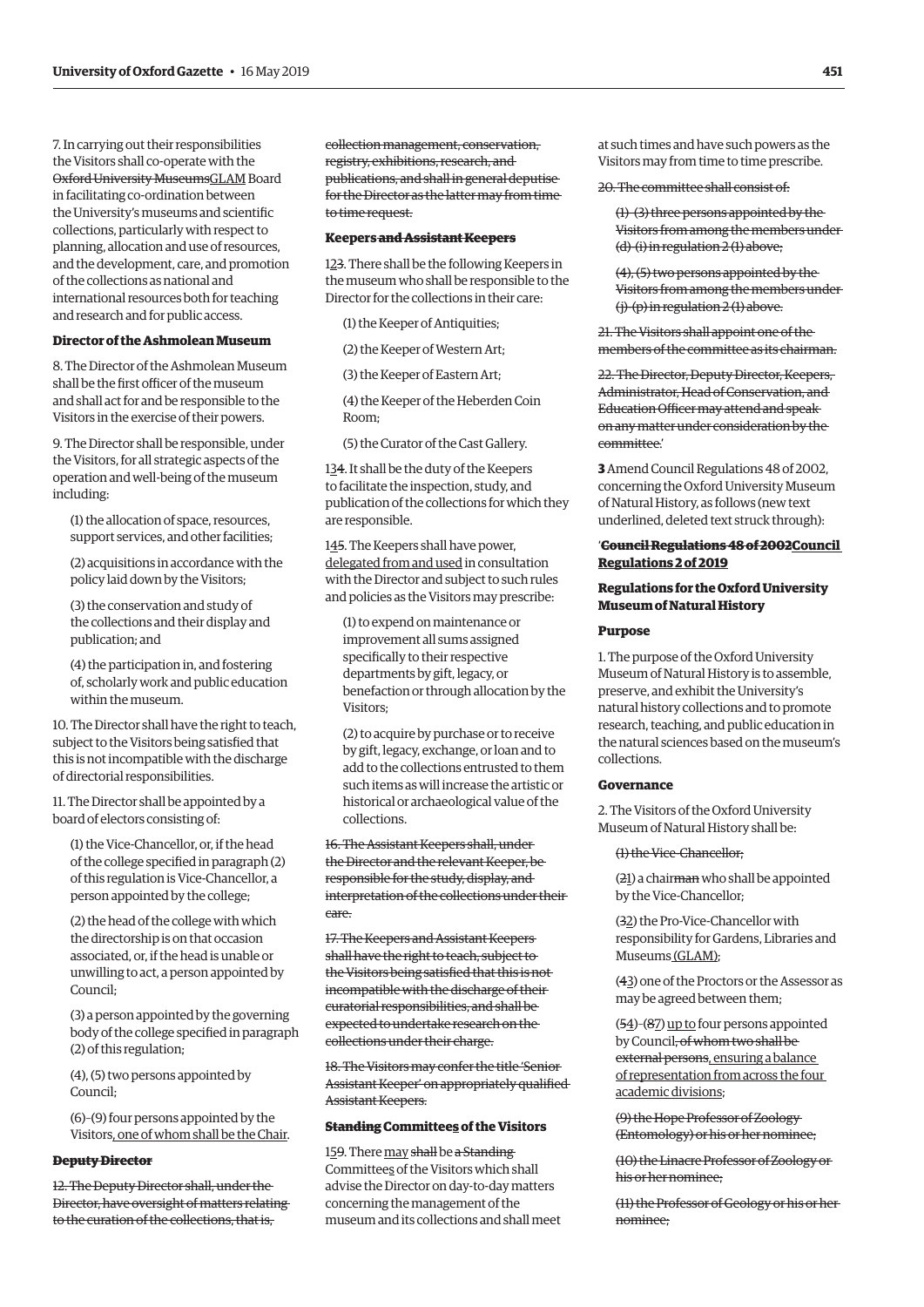(12) the Professor of Geochemistry or his or her nominee;

(138) the Director of the Pitt Rivers Museum;

(149) the Head of the Department of Zoology or his or her nominee if not already a member under paragraph (9) or paragraph (10) above;

(1510) the Head of the Department of Earth Sciences or his or her nominee; if not already a member under paragraph (11) or paragraph (12) above.

(11) a faculty member of Zoology, appointed by the Head of the Department of Zoology, in consultation with the Chair of the Visitors and the Director of the Museum;

(12) a faculty member of Earth Sciences, appointed by the Head of the Department of Earth Sciences, in consultation with the Chair of the Visitors and the Director of the Museum.

3. (1) The Visitors may co-opt up to three additional members, who need not be members of Congregation. Ensuring that the number of external Visitors is not greater than the number of internal Visitors, the Visitors may co-opt up to six additional members, who may be internal or external, and who need not be members of Congregation to provide specific skills not covered by existing appointments.

(2) The period of office for appointed and co-opted members shall be three years, and no appointed or co-opted member shall serve more than two consecutive full terms of office. Casual terms of office shall not count towards this limit. Casual vacancies shall be filled either for the remainder of the period of office of the person being replaced or, at the discretion of the appointing body, for a full period.

(3) Notwithstanding regulation (2) above, in the case of appointed and coopted members the General Purposes Committee of Council may determine that one further consecutive period is permitted in an individual case.

4. The Director of the Oxford University Museum of Natural History shall be the secretary to the Visitors, except that the Visitors may require him or her to withdraw from any meeting.

5. In fulfilment of their responsibilities, under Council, for the safe keeping, preservation, orderly administration, finance, and general policy of the museum, and within the approved budget reported to them, in accordance with section 10 of Statute VIII, the Visitors:

(1) shall, subject to the provisions of regulations 11, 13, and 14 below, appoint, or delegate the appointment of, all staff in the museum in accordance with procedures set out in standing orders;

(2) shall prepare annually a report on the activities of the museum to Council via GLAM Board.

6. The Visitors shall have authority, under Council and the Oxford University Museums Board, to make such other arrangements by standing order as are necessary to fulfil their responsibilities.

7. In carrying out their responsibilities the Visitors shall co-operate with the Oxford University MuseumsGLAM Board in facilitating co-ordination between the University's museums and scientific collections, particularly with respect to planning, allocation and use of resources, and the development, care, and promotion of the collections as national and international resources both for teaching and research and for public access.

# **Director of the Oxford University Museum of Natural History**

8. The Director of the Oxford University Museum of Natural History shall be the first officer of the museum, and shall act for and be responsible to the Visitors in the exercise of their powers.

9. The Director shall be responsible, under the Visitors, for all strategic aspects of the operation and well-being of the museum, including:

(1) the allocation and development of space and other resources;

(2) the distribution of support and other facilities;

(3) acquisitions policy;

(4) the conservation and study of the collections, and their display and publication; and

(5) the participation in, and fostering of, scholarly work, research and public education within the museum.

10. The Director shall give sixteen lectures or classes in each academic year under the direction of the Visitors in consultation with the relevant divisional board or boards. Notwithstanding any specific contractual requirements, the Director shall have the right to teach, subject to the Visitors being satisfied that this is not incompatible with the discharge of directorial responsibilities.

11. The Director shall be appointed by a board of electors consisting of:

(1) the Vice-Chancellor, or, if the head of the college specified in paragraph (2) of this regulation is Vice-Chancellor, a person appointed by Council;

(2) the head of the college with which the directorship is on that occasion associated, or, if the head is unable or unwilling to act, a person appointed by the governing body of the college;

(3) a person appointed by the governing body of the college specified in paragraph (2) of this regulation;

(4) a person appointed by Council;

(5), (6) two persons appointed by the Mathematical, Physical and Life Sciences Board;

(7)–(9) three persons appointed by the Visitors of the Oxford University Museum of Natural History.

12. The senior leadership team of the Museum of Natural History may attend (but not vote at) any meeting of the Visitors, except that the Visitors may require them to withdraw from any meeting.

#### **Curators**

12. There shall be the following Curators in the museum, responsible to the Director for the collections in their care:

(1) the Curator of the Zoological Collections;

(2) the Curator of the Entomological Collections;

(3) the Curator of the Geological Collections;

(4) the Curator of the Mineralogical **Collections** 

13. The Curatorships of the Zoological and of the Entomological Collections shall be held jointly with academic appointments in the Department of Zoology, and the Curatorships of the Geological and of the Mineralogical Collections shall be held jointly with academic appointments in the Department of Earth Sciences under such arrangements as may be agreed between the Mathematical, Physical and Life Sciences Board and the Visitors.

14. The Curators may attend (but not vote at) any meeting of the Visitors, except that the Visitors may require them to withdraw from any meeting.'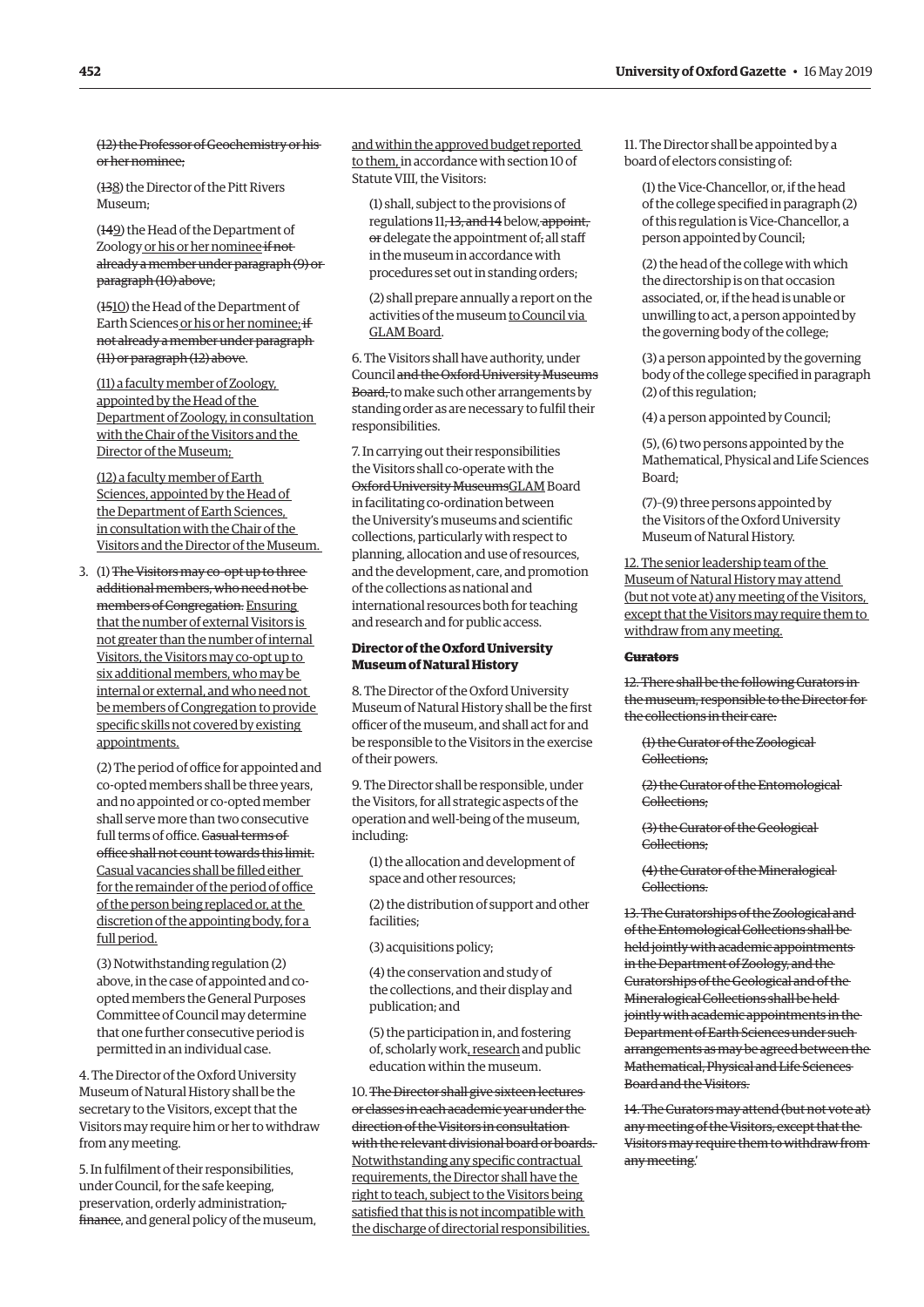**4** Amend Council Regulations 49 of 2002, concerning the Pitt Rivers Museum as follows (new text underlined, deleted text struck through):

# '**Council Regulations 49 of 2002Council Regulations 3 of 2019**

# **Regulations for the Pitt Rivers Museum**

#### **Purpose**

1. The purpose of the Pitt Rivers Museum is to assemble, preserve, and exhibit the Pitt Rivers Collection and to promote the public understanding of anthropology and world archaeology, and their teaching and research, based on the museum's collections.

2. The Pitt Rivers Collection consists of:

(1) the anthropological collections presented by General Pitt Rivers;

(2) additions to the collection made subsequently;

(3) records, reproductions, and catalogues of, or concerning, items in the collections; and

(4) the Balfour Library and the photographic and manuscript collections.

# **Governance**

3. The Visitors of the Pitt Rivers Museum shall be:

## (1) the Vice-Chancellor;

(21) a chairman who shall be appointed by the Vice-Chancellor;

(32) the Pro-Vice-Chancellor with responsibility for Gardens, Libraries and Museums (GLAM);

(43) one of the Proctors or the Assessor as may be agreed between them;

(54–7) a person appointed by Councilup to four persons appointed by Council, ensuring a balance of representation from across the four academic divisions;

(6) a person appointed by the Social Sciences Board;

(87) the Director of the Oxford University Museum of Natural History;

(8) the Director of the Ashmolean Museum:

(9) the Professor of Anthropology or his or her nominee;

(10) a person elected appointed by the School of Archaeology.

4. (1) The Visitors may co-opt up to four additional members, who need not be members of Congregation. Ensuring that the number of external Visitors is not greater than the number of internal Visitors, the Visitors may co-opt up to six additional members, who may be internal or external, and who need not be members of Congregation to provide specific skills not covered by existing appointments.

(2) The period of office for appointed, elected, and co-opted members shall be three years, and no appointed, elected, or co-opted member shall serve more than two consecutive full terms of office. Casual terms of office shall not count towards this limit. Casual vacancies shall be filled either for the remainder of the period of office of the person being replaced or, at the discretion of the appointing body, for a full period.

(3) Notwithstanding regulation (2) above, in the case of appointed and coopted members the General Purposes Committee of Council may determine that one further consecutive period is permitted in an individual case.

5. The Director of the Pitt Rivers Museum shall be the secretary to the Visitors, except that the Visitors may require him or her to withdraw from any meeting.

6. In fulfilment of their responsibilities, under Council, for the safe keeping, preservation, orderly administration, finance, and general policy of the museum, and within the approved budget reported to them, in accordance with section 11 of Statute VIII, the Visitors:

(1) shall, subject to the provisions of regulations 12 and 13 below, appoint, or delegate the appointment of, all staff in the museum in accordance with procedures set out in standing orders;

(2) shall prepare annually a report on the activities of the museum to Council via GLAM Board.

7. The Visitors shall have authority, under Council and the Oxford University Museums Board, to make such other arrangements by standing order as are necessary to fulfil their responsibilities.

8. In carrying out their responsibilities the Visitors shall co-operate with the Oxford University MuseumsGLAM Board in facilitating co-ordination between the University's museums and scientific collections, particularly with respect to planning, allocation and use of resources, and the development, care, and promotion of the collections as national and international resources both for teaching and research and for public access.

# **Director of the Pitt Rivers Museum**

9. The Director of the Pitt Rivers Museum shall be the first officer of the museum, and shall act for and be responsible to the Visitors in the exercise of their powers.

10. The Director shall be responsible, under the Visitors, for all strategic aspects of the operation and well-being of the museum, including:

(1) the allocation and development of space and other resources;

(2) the distribution of support and other facilities;

(3) acquisitions policy;

(4) the conservation and study of the collections, and their display and publication; and

(5) the participation in, and fostering of, scholarly work and public education within the museum.

11. The Director shall give sixteen lectures or classes on anthropology or world archaeology in each academic year under the direction of the Visitors in consultation with the Social Sciences Board. Notwithstanding any specific contractual requirements, the Director shall have the right to teach, subject to the Visitors being satisfied that this is not incompatible with the discharge of directorial responsibilities.

12. The Director shall be appointed by a board of electors consisting of:

(1) the Vice-Chancellor, or, if the head of the college specified in paragraph (2) of this regulation is Vice-Chancellor, a person appointed by Council;

(2) the head of the college with which the directorship is on that occasion associated, or, if the head is unable or unwilling to act, a person appointed by the college;

(3) a person appointed by the governing body of the college specified in paragraph (2) of this regulation;

(4) a person appointed by Council;

(5)–(7) three persons appointed by the Social Sciences Board to include at least one member from each of the Schools of Anthropology and of Archaeology;

(8), (9) two persons appointed by the Visitors.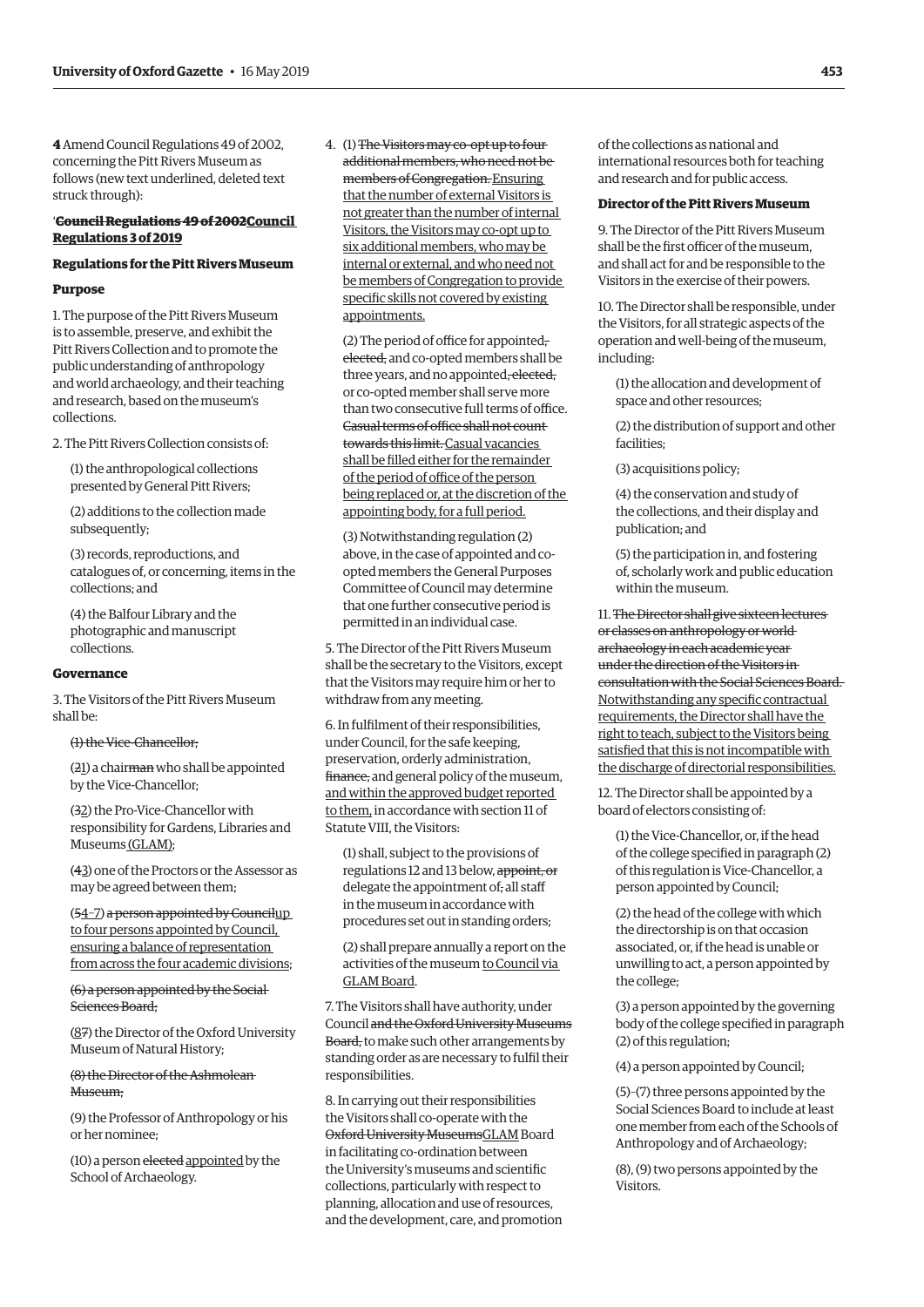# **Lecturer-Curators**

13. The appointment or reappointment of university lecturers who are also Curators at the museums shall be made under arrangements to be agreed between the Social Sciences Board and the Visitors.

14. The lecturer-curators may elect one from among their number to be in attendance at meetings of the Visitors, except that the Visitors may require him or her to withdraw from any meeting.'

**5** Amend Council Regulations 5 of 2003, concerning the Museum of the History of Science as follows (new text underlined, deleted text struck through):

# '**Council Regulations 5 of 2003Council Regulations 4 of 2019**

# **Regulations for the Museum of the History of Science Museum**

#### **Purpose**

1. The purpose of the museum Museum shall be to assemble, preserve, and exhibit objects illustrating the History of Sciencehistory of science, especially early scientific instruments, together with related books and manuscripts, to assist incontribute to relevant teaching and research within the University, and to facilitate, assist, and promote scholarly and public knowledge of the History of Sciencehistory of science and its cultural and social contexts.

# **Governance**

2. The Visitors of the Museum shall be:

(1) the Vice-Chancellor;

(12) a chair who shall be appointed by the Vice-Chancellor;

(23) the Pro-Vice-Chancellor with responsibility for Gardens, Libraries and Museums (GLAM);

(34) one of the Proctors or the Assessor as may be agreed between them;

(5) the Professor of the History of Science;

(6) the Reader in the History of Medicine;

(7) one person appointed by Council from among the directors and curators of the university museums other than the Museum of the History of Science;

(84)–(117) up to fourone persons from each of the four academic divisions appointed by Council, ensuring a balance of representation from across the four academic divisions.

3. (1) The Visitors may co-opt up to four additional members, who may be internal or external, and who need not be members of Congregation Ensuring that the number of external Visitors is not greater than the number of internal Visitors, the Visitors may co-opt up to six additional members, who may be internal or external, and who need not be members of Congregation to provide specific skills not covered by existing appointments.

(2) The period of office for appointed and co-opted members shall be three years, and no appointed, elected, or co-opted member shall serve more than two consecutive full terms of office. Casual terms of office shall not count towards this limit. Casual vacancies shall be filled either for the remainder of the period of office of the person being replaced or, at the discretion of the appointing body, for a full period.

(3) Notwithstanding regulation (2) above, in the case of appointed and coopted members, the General Purposes Committee of Council may determine that one further consecutive period is permitted in an individual case.

4. The Director of the Museum of the History of Science Museum shall be the secretary to the Visitors, except that the Visitors may require him or her to withdraw from any meeting.

5. In addition, and inIn fulfilment of their responsibilities, under Council, for the safe keeping, preservation, orderly administration, finance, and general policy of the museum and its collections, and within the approved budget reported to them, in accordance with section 89 of Statute VIII, the Visitors:

(1) shall, subject to the provisions of regulation 13 below, appoint, or delegate the appointment of, all staff in the museum in accordance with procedures set out in standing orders;

(2) shall prepare annually a report on the activities of the museum to Council via GLAM Board; and

(3) shall discuss, and actively support, the Museum's strategic vision.

6. The Visitors shall have authority under Council and the Oxford University Museums Board, to make such arrangements by standing order as are necessary to fulfil their responsibilities.

7. In carrying out their responsibilities the Visitors shall co-operate with the

Oxford University MuseumsGLAM Board in facilitating co-ordination between the University's museums and scientific collections, particularly with respect to planning, allocation, and use of resources, and the development, care, and promotion of the collections as national and international resources both for teaching and research and for public access.

8. The Visitors shall co-operate with relevant faculties and departments to promote teaching and research in the History of Science, Medicine, and Technology within the University.

9. The Visitors shall, in consultation with the relevant departments, be responsible for devising and monitoring a coherent policy relating to the disposition of redundant scientific equipment of actual or potential historic interest no longer required by departments of the Universityacquisition of recent scientific equipment by the Museum.

# **Director of the Museum of the History of Science Museum**

10. The Director of the Museum of the History of Science Museum shall be the first officer of the museum, and shall act for and be responsible to the Visitors in the exercise of their powers.

11. The Director shall be responsible under the Visitors for all strategic aspects of the operation and well-being of the museum, including:

(1) the allocation and development of space and other resources;

(2) the distribution of support and other facilities;

(3) acquisitions policy;

(4) the conservation and study of the collections, and their display and publication; and

(5) the participation in, and fostering of, scholarly work and public education within the museum.

12. The Director shall give sixteen lectures or classes in each academic year under the direction of the Visitors in consultation with the divisional or faculty board concerned. Notwithstanding any specific contractual requirements, the Director shall have the right to teach, subject to the Visitors being satisfied that this is not incompatible with the discharge of directorial responsibilities.

13. The Director shall be appointed by a board of electors consisting of:

(1) the Vice-Chancellor, or, if the head of the college specified in paragraph (2)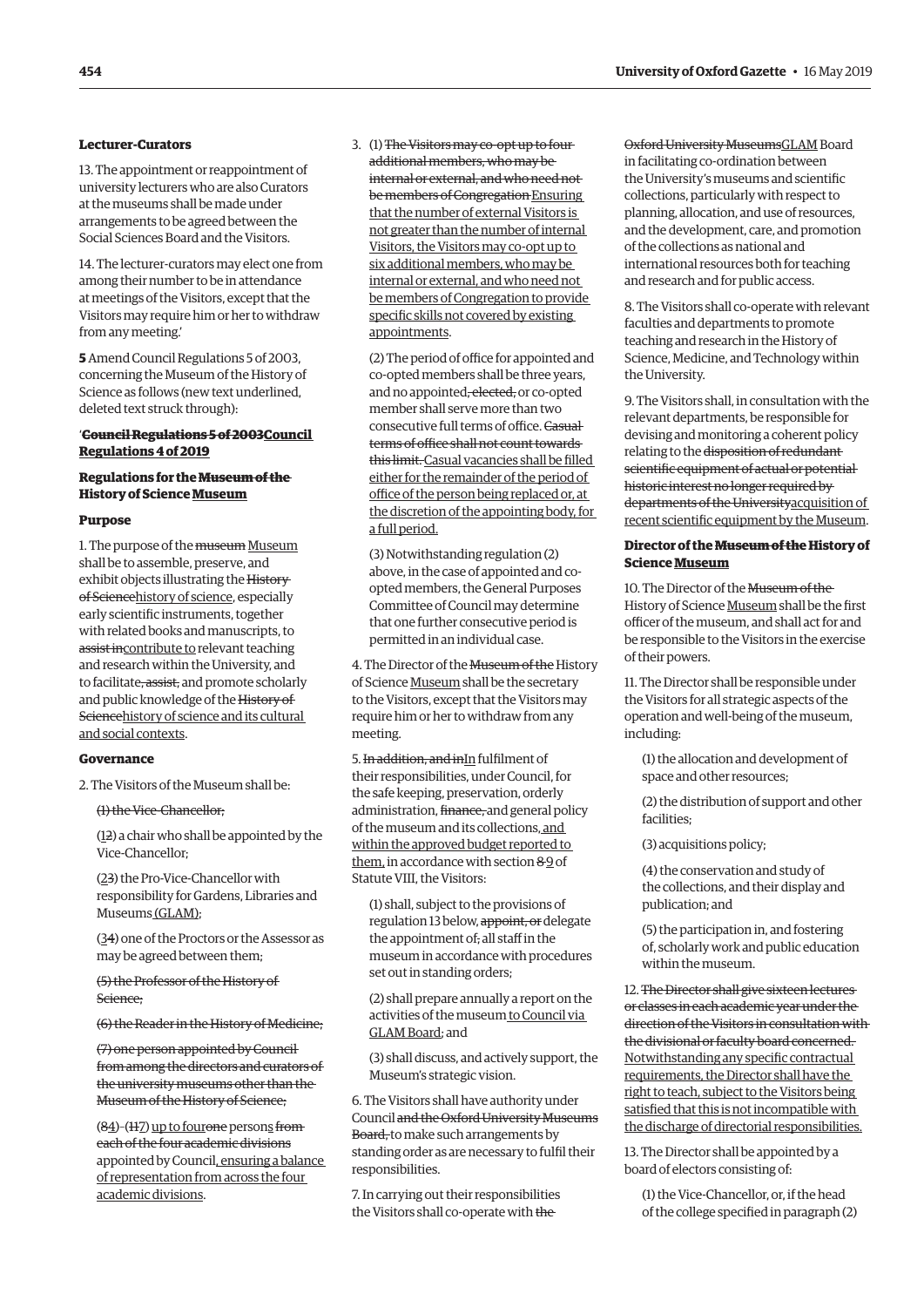of this regulation is Vice-Chancellor, a person appointed by Council;

(2) the head of the college with which the directorship is on that occasion associated, or, if the head is unable or unwilling to act, a person appointed by the governing body of the college;

(3) a person appointed by the governing body of the college specified in paragraph (2) of this regulation;

(4) a person appointed by Council;

(5) the Professor of the History of Science;

(6)–(9) four persons appointed by the Visitors.

#### **Assistant Keepers**

14. (1) Assistant Keepers shall assist the Director in discharging the duties laid down in regulation 11 above.

(2) Assistant Keepers shall contribute to the teaching of such courses of instruction as are arranged by the museum.'

**6** Amend Council Regulations 3 of 2003, concerning the Botanic Garden as follows (new text underlined, deleted text struck through):

# '**Council Regulations 3 of 2003Council Regulations 5 of 2019**

# **Regulations for the Oxford Botanic Garden and Arboretum**

# **Purpose**

1. The purpose of the Oxford Botanic Garden and Arboretum is to assemble, maintain, and exhibit the University's collection of plants at the Botanic Garden, the Glasshouses, and Harcourt Arboretum, and to promote research, teaching, conservation, and public education based on the garden's collections.

#### **Governance**

2. The Visitors of the Oxford Botanic Garden and Arboretum shall be:

(1) a chair who shall be appointed by the Vice-Chancellor;

(2) the Pro-Vice-Chancellor with responsibility for Gardens, Libraries and Museums (GLAM);

(3) one of the Proctors or the Assessor as may be agreed between them;

(4) the Sherardian Professor of Botany, who shall be called Keeper of the Oxford Botanic Garden and Arboretum;

(5) a person appointed by the Department of Plant Sciences; (6) a member of Congregation elected by Congregation;

 $(67)$ ;- $(8)$  two up to three individuals appointed by Council, who need not be members of Congregation and may be internal or external;

(9) the Director of the Oxford University Museum of Natural History;.

(10)–(13) up to four persons appointed by Council, ensuring a balance of representation from across the four academic divisions.

3. (1) The Visitors may co-opt up to three additional members, who need not be members of Congregation. Ensuring that the number of external Visitors is not greater than the number of internal Visitors, the Visitors may co-opt up to five additional members, who may be internal or external, and who need not be members of Congregation to provide specific skills not covered by existing appointments.

(2) The period of office for appointed, elected, and co-opted members shall be three years, and no appointed, elected, or co-opted member shall serve more than two consecutive full terms of office. Casual terms of office shall not count towards this limit. Casual vacancies shall be filled either for the remainder of the period of office of the person being replaced or, at the discretion of the appointing body, for a further full period.

(3) Notwithstanding regulation (2) above, in the case of appointed and coopted members, the General Purposes Committee of Council may determine that one further consecutive period is permitted in an individual case.

4. The Director of the Oxford Botanic Garden and Arboretum shall be the secretary to the Visitors, except that the Visitors may require him or her to withdraw from any meeting.

5. In fulfilment of their responsibilities, under Council, for the safe keeping, preservation, orderly administration, finance, and general policy of the Oxford Botanic Ggarden and Arboretum, and within the approved budget reported to them, in accordance with section 8 of Statute VIII, the Visitors:

(1) shall appoint, or delegate the appointment of, all staff in the Oxford gBotanic Garden and Arboretum in accordance with procedures set out in standing orders;

(2) shall prepare annually a report on the activities of the Oxford Botanic gGarden

# and Arboretum to Council via GLAM Board.

6. The Visitors shall have authority, under Council and the Oxford University Museums Board, to make such other arrangements by standing order as are necessary to fulfil their responsibilities.

7. In carrying out their responsibilities the Visitors shall co-operate with the Oxford University MuseumsGLAM Board in facilitating co-ordination between the University's museums and scientific collections, particularly with respect to planning, allocation and use of resources, and the development, care, and promotion of the collections as national and international resources both for teaching and research and for public access.

The Management Team may attend the meetings of the Visitors and may speak (but not vote) on any matter affecting their respective responsibilities, except that the Visitors may require them to withdraw from any meeting. The Visitors may also choose to invite the Chair, or member of the Directors of the Friends of Oxford Botanic Garden and Arboretum to attend meetings.

# **Keeper of the Oxford Botanic Garden and Arboretum**

8. The role of the Sherardian Professor of Botany as Keeper of the Oxford Botanic Garden and Arboretum in relation to the garden and the Visitors shall be set out in standing orders made under regulation 6 above.

# **Director of the Oxford Botanic Garden and Arboretum**

9. The Director of the Oxford Botanic Garden and Arboretum shall be the first officer of the Oxford Botanic gGarden and Arboretum, and shall act for and be responsible to the Visitors in the exercise of their powers.

10. The Director shall be responsible under the Visitors for all strategic aspects of the operation and well-being of the garden, including:

(1) the allocation and development of space and other resources;

(2) the distribution of support and other facilities;

(3) acquisitions policy;

(4) the conservation and study of the collections, and their display and publication; and

(5) the participation in, and fostering of, scholarly work and public education within the garden.'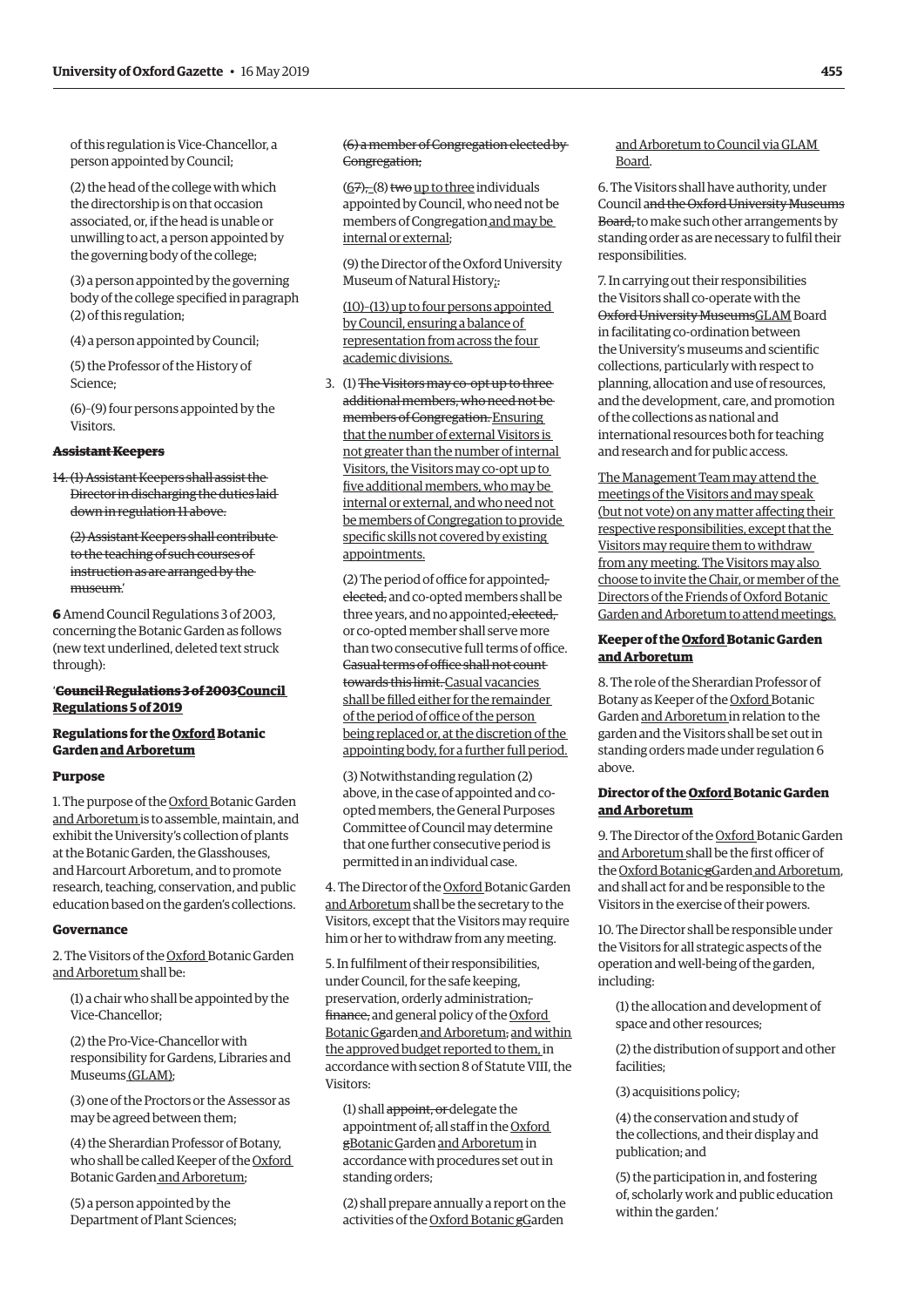# Notices

<span id="page-13-0"></span>**7** In Council Regulations 3 of 2004, concerning the Employment of University Staff, in regulations 30 and 31 replace 'Director of the Museum of the History of Science' with 'Director of the History of Science Museum'.

**8** These regulations shall be effective from 1 October 2019.

| Congregation | 13 June |
|--------------|---------|
|--------------|---------|

# **Elections**

# **COUNCIL**

COMMITTEES REPORTING TO COUNCIL Buildings and Estates Subcommittee Curators of the University Libraries Nominations Committee

# OTHER COMMITTEES AND UNIVERSITY **BODIES**

Visitors of the Ashmolean Museum Delegacy for Military Instruction Curators of the Sheldonian Theatre Nominating Committee for the Vice-Chancellorship Visitatorial Board Panel

# DIVISIONAL BOARDS

Mathematical, Physical and Life Sciences Board Social Sciences Divisional Board

#### FACULTY BOARDS

Board of the Faculty of Classics Board of the Faculty of English Language and Literature Board of the Faculty of History Board of the Faculty of Music Board of the Faculty of Philosophy Board of the Faculty of Theology and Religion

Details are in the 'Elections' section below.

# **Convocation** 21 June

#### **Elections**

# PROFESSOR OF POETRY

Details are in 'Elections' section below.

#### **Note on procedures in Congregation**

¶ Business in Congregation is conducted in accordance with Congregation Regulations [2 of 2002 \(www.admin.ox.ac.uk/statutes/](www.admin.ox.ac.uk/statutes/regulations/529-122.shtml) regulations/529-122.shtml). A printout of these regulations, or of any statute or other regulations, is available from the Council Secretariat on request. A member of Congregation seeking advice on questions relating to its procedures, other than elections, should contact Dr N Berry at the University Offices, Wellington Square [\(telephone: \(2\)80199; email: nigel.berry@](mailto:nigel.berry@admin.ox.ac.uk) admin.ox.ac.uk); questions relating to elections should be directed to the Elections Officer, Ms S L S Mulvihill (telephone: [\(2\)80463; email: elections.office@admin.](mailto:elections.office@admin.ox.ac.uk) ox.ac.uk).

# **General Notices**

# **Car parking: revised charges**

Planning and Resource Allocation Committee (PRAC) has agreed to introduce revised charges for permits to park on University land. This notice reports the changes approved and summarises the process by which the recommendations were devised and refined prior to their referral to PRAC.

#### REVISED PARKING CHARGES

*(a) Off-peak, Begbroke Science Park and Ewert House permits*

With effect from 1 October 2019, the annual charge shall be £40.

#### *(b) Osney Mead*

With effect from 1 October 2019, the annual charge shall be 0.35% of the permit holder's gross contractual salary.

*(c) Other permits and charges*

Charges for permits valid at central Oxford or Old Road Campus remain unchanged at 1.75% of the permit holder's gross contractual salary.

An administrative fee of £5 will continue to apply for the reissue of a lost permit.

#### PROCESS

Charges for permits to park on University land were first introduced in 2002. They are generally reviewed on a triennial basis. Changes were previously made in 2005, 2008, 2012 and 2016. Initial recommendations, formed by the Car Parking Working Group (CPWG), were scrutinised by the Buildings and Estates Subcommittee (BESC) of Council's Planning and Resource Allocation Committee (PRAC) in October 2018 and referred to the Personnel Committee for consideration in January 2019. In April 2019 PRAC approved the revised car parking charges and asked BESC to review the charges on an annual basis.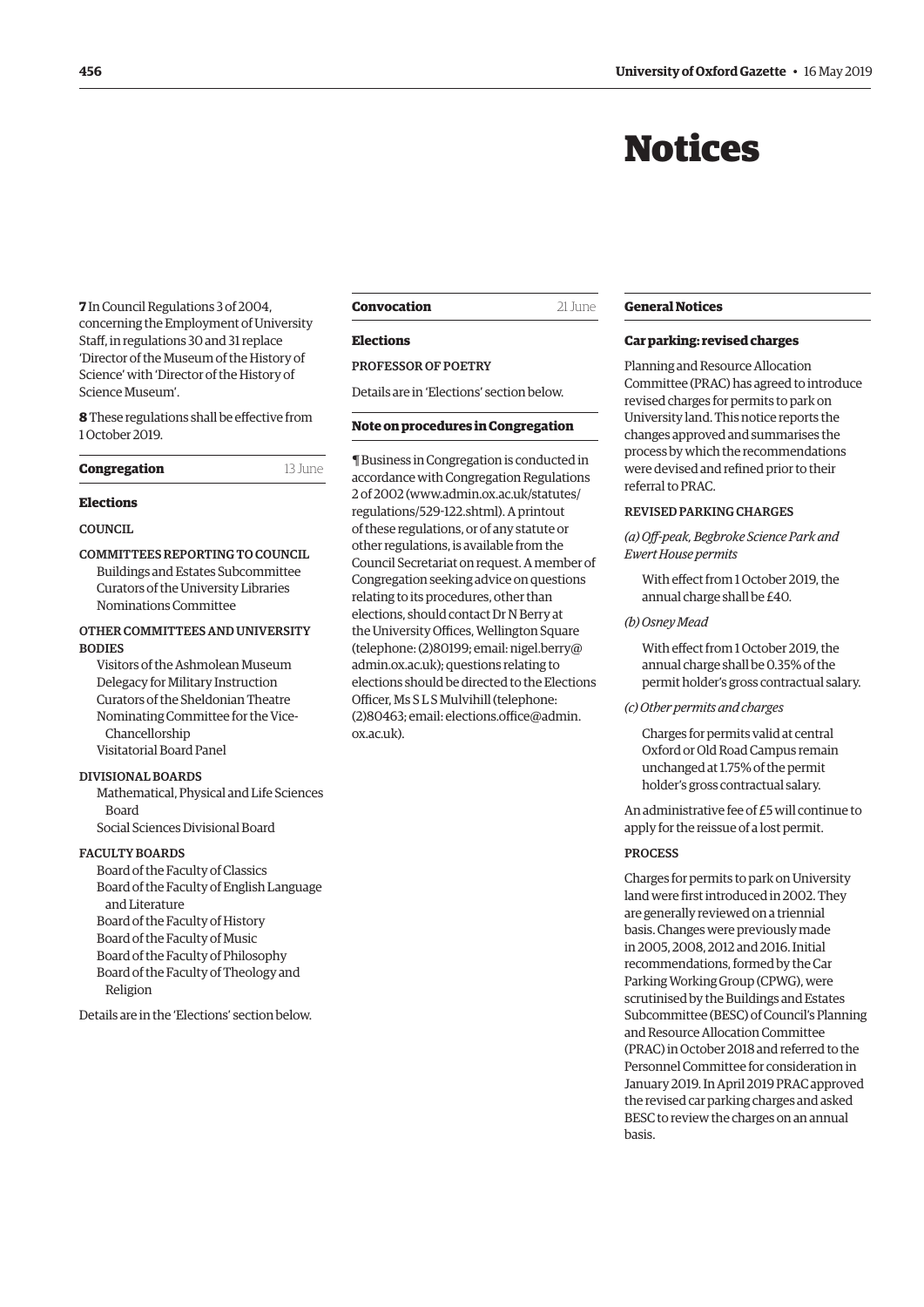# Lectures

# <span id="page-14-0"></span>JUSTIFICATION FOR POLICY CHANGE

The University has limited parking provision which is under high pressure to meet operational and staff commuting needs. Parking permit charges are hypothecated to support the Green Travel Fund (GTF), which funds the administration of the University's parking policies and delivery of the University's Transport Strategy (TS). The TS includes initiatives to encourage cycling, transit between different University areas, and negotiating reductions in public transport season tickets for University staff.

#### **Vice-Chancellor's Question Time**

Registration is open for the Vice-Chancellor's Question Time being held 12.15–1.30pm on 22 May at Saïd Business School.

This is a chance to join Professor Louise Richardson to find out about the current challenges facing the University and to ask her about the issues that matter to you. Registration deadline: **noon on 20 May**: [https://oxforduniversityevents.wufoo.com/](https://oxforduniversityevents.wufoo.com/forms/k1dvt2y21mx6cb5) forms/k1dvt2y21mx6cb5.

# **Visiting Professorships**

#### **Medical Sciences**

Professor Kay Grünewald, PhD, title of Visiting Professor of Electron Cryotomography for a period of 3 years from 8 May 2019

# **Electoral Boards**

# **Composition of an Electoral Board**

The composition of the electoral board to the post below, proceedings to fill which are currently in progress, is as follows:

# PROFESSORSHIP OF EDUCATION AND CHILDREN'S SOCIAL CARE

#### *Appointed by*

| Warden of St Antony's, The Vice-Chancellor |                 |
|--------------------------------------------|-----------------|
| PVC, in the chair                          |                 |
| Principal of Green                         | ex officio      |
| Templeton                                  |                 |
| Professor M Daly                           | Green Templeton |
| Professor D Berridge                       | Council         |
| Professor A Vignoles                       | Council         |
| Professor I Barlow                         | Social Sciences |
|                                            | Division        |
| Professor I Baird                          | Department of   |
|                                            | Education       |
| Professor I Sebba                          | Department of   |
|                                            | Education       |
| Professor V Murphy                         | Department of   |
|                                            | Education       |
|                                            |                 |

1Appointed by the Vice-Chancellor under the provisions of Statute IX, Sect 10 and 11.

## **Musical and other Events**

#### **St Stephen's House**

#### SJE ARTS

The following events will be held at SJE Arts, St John the Evangelist church, 109A Iffley Road. More information/tickets: [www.sje](http://www.sje-oxford.org/events)[oxford.org/events](http://www.sje-oxford.org/events) or 01865 613507.

*27 Jun*: Elizabeth Kenny, lute

#### *29 Jun*: Sean Shibe and Mahan Esfahani

*30 Jun*: ORA Singers: 'The Music of Rome'

#### **Cyril Foster Lecture**

#### *Corrigendum*:

The 2019 Cyril Foster Lecture scheduled to take place on 20 May has been cancelled due to unforeseen circumstances.

#### **Social Sciences**

## **School of Anthropology and Museum Ethnography**

# DASTURZADA DR JAL PAVRY MEMORIAL **LECTURE**

#### *Corrigendum*:

The 2019 Dasturzada Dr Jal Pavry Memorial Lecture by Professor Tanya Marie Luhrmann scheduled for 21 May will now take place on 18 October at a time and place to be confirmed.

#### **Saïd Business School**

#### INAUGURAL LECTURE

Professor Matthias Holweg, American Standard Companies Professor of Operations Management, will deliver his inaugural lecture at 5pm on 22 May in Rhodes Trust Lecture Theatre, Saïd Business School.

*Subject*: 'Improving white-collar productivity: persistent challenges and emerging opportunities'

#### **Department of Education**

Professor Fernando Reimers, Harvard, will lecture at 1pm on 10 June in Seminar Room G/H, Department of Education.

*Subject*: 'How can public schools educate whole students? Lessons from the Harvard Global Education Innovation Initiative'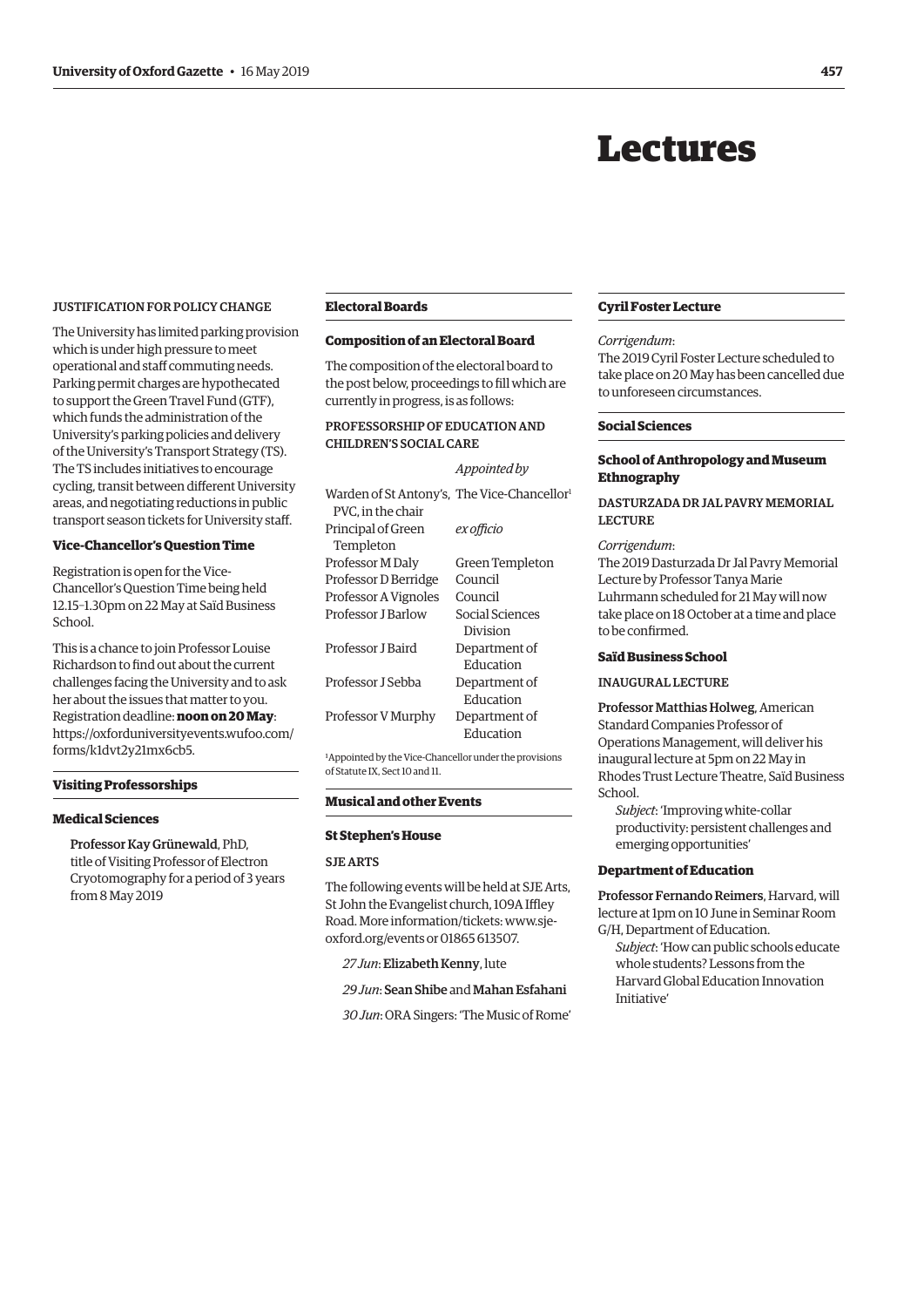# <span id="page-15-0"></span>Examinations and Boards

**Examinations for the Degree of Doctor of Philosophy**

*This content has been removed as it contains personal information protected under the Data Protection Act.*

# Colleges, Halls and Societies

# **Memorial Events**

# **All Souls**

A memorial service will be held for Antony Maurice Honoré (30 March 1921–26 February 2019), QC, BCL, DCL, LLD, FBA, Regius Professor of Civil Law and Fellow 1971–89, Acting Warden 1987–89, Emeritus Fellow 1989–2008, Honorary Fellow from 2008, at 2.30pm on Saturday, 8 June, in the Codrington Library, All Souls. Tea will be served afterwards in the Hall.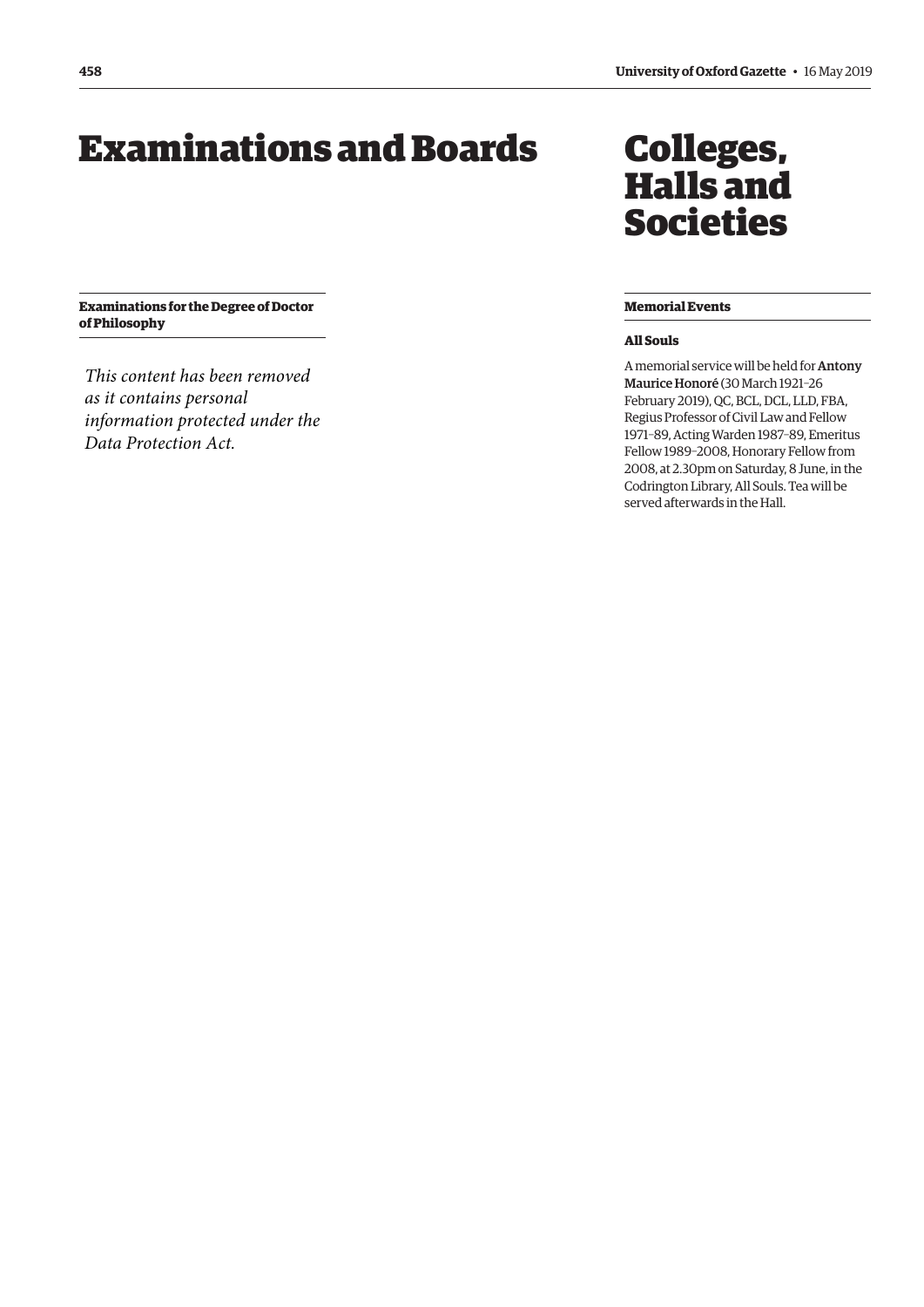# <span id="page-16-0"></span>Elections

# **Elections** 13 June

Please note: in the lists below, the names listed are simply those of the persons currently in office, whose terms of office are now coming to a close (thereby prompting all the vacancies now advertised for election). When the start date is 'with immediate effect' two possible dates are indicated: if the election ais uncontested, the candidate deemed elected will take up office as of the close of the nomination period (16 May); if the election is contested, the candidate elected will take up office following the close of the voting period (13 June).

# **Call for nominations**

The nomination period for the elections below will close at **4pm on 16 May**.

#### **Council**

# HUMANITIES AND SOCIAL SCIENCES

• One member of Congregation elected by Congregation from members of the faculties in the Divisions of Humanities and of Social Sciences to hold office from MT 2019 to MT 2023 (*vice* Dr K L Blackmon, Merton)

# MATHEMATICAL, PHYSICAL AND LIFE SCIENCES AND MEDICAL SCIENCES

• One member of Congregation elected by Congregation from members of the faculties in the Divisions of Mathematical, Physical and Life Sciences and of Medical Sciences to hold office from MT 2019 to MT 2023 (*vice* Professor M J A Freeman, Lincoln)

*Note*: Full details of Council's remit, composition, functions and powers can be found at [www.admin.ox.ac.uk/](http://www.admin.ox.ac.uk/statutes/783-121.shtml) [statutes/783-121.shtml.](http://www.admin.ox.ac.uk/statutes/783-121.shtml) Elected members of Council will ordinarily be expected to serve on a small number of other committees (typically between one and three, usually including at least one of the main committees of Council ie PRAC, GPC, Education Committee, Personnel Committee, Research Committee).

For further information, please contact the Senior Assistant Registrar (Governance) [\(nigel.berry@admin.ox.ac.uk\)](mailto:nigel.berry@admin.ox.ac.uk).

#### **Committees reporting to Council**

BUILDINGS AND ESTATES **SUBCOMMITTEE** 

• One person elected by Congregation to hold office from MT 2019 to MT 2020 (*vice* Professor Martin C J Maiden, Hertford)

For further information, please contact the Secretary [\(kristoffer.tiffin@admin.ox.ac.uk](mailto:kristoffer.tiffin@admin.ox.ac.uk)).

# CURATORS OF THE UNIVERSITY LIBRARIES

• Two members of Congregation elected by Congregation to hold office from MT 2019 to MT 2023 (*vice* Professor Nicholas Purcell, Brasenose, and Professor H R Woudhuysen, Rector of Lincoln)

For further information, please contact the Secretary [\(richard.ovenden@bodley.ox.ac.](mailto:richard.ovenden@bodley.ox.ac.uk) [uk](mailto:richard.ovenden@bodley.ox.ac.uk)).

# NOMINATIONS COMMITTEE

• Two persons elected by and from Congregation to hold office from MT 2019 to MT 2022 (*vice* Dr Anne E Keene, Linacre, and Sir Andrew Dilnot, Warden of Nuffield)

For further information, please contact the Administrative Secretary [\(thomas.hall@](mailto:thomas.hall@admin.ox.ac.uk) [admin.ox.ac.uk\)](mailto:thomas.hall@admin.ox.ac.uk).

# **Other Committees and University Bodies**

# VISITORS OF THE ASHMOLEAN MUSEUM

- One member of the Medical Sciences Division elected by Congregation to hold office with immediate effect to MT 2022 (*vice* Professor Alastair Wright, St John's)
- One member of the Social Sciences Division elected by Congregation to hold office from MT 2019 to MT 2023 (*vice* Dr H L Spencer, Exeter)

*Note*: These elections are provisional, pending approval of proposed changes to Council Regulations 45 of 2002 (to be published in the 2 May issue of the *Gazette*). Further information on the Visitors can be found at: [www.admin.ox.ac.uk/statutes/](http://www.admin.ox.ac.uk/statutes/regulations/489-112.shtml) [regulations/489-112.shtml.](http://www.admin.ox.ac.uk/statutes/regulations/489-112.shtml)

For further information, please contact the Secretary [\(xa.sturgis@ashmus.ox.ac.uk\)](mailto:xa.sturgis@ashmus.ox.ac.uk).

#### DELEGACY FOR MILITARY INSTRUCTION

• One person elected by Congregation to hold office from MT 2019 to MT 2023 (*vice* Chris Breward, Faculty of Mathematics)

For further information, please contact the Chair [\(agparker@brookes.ac.uk](mailto:agparker@brookes.ac.uk)) or Former Chair [\(andrew.neil@wolfson.ox.ac.uk](mailto:andrew.neil@wolfson.ox.ac.uk)).

# CURATORS OF THE SHELDONIAN THEATRE

• One member of Congregation elected by Congregation to hold office with immediate effect to MT 2023 (*vice* S J Payne, Keble, Faculty of Engineering Science)

*Note*: Further information on the board can be found at: [www.admin.ox.ac.uk/statutes/](http://www.admin.ox.ac.uk/statutes/regulations/181-084.shtml#_Toc86825837) [regulations/181-084.shtml#\\_Toc86825837.](http://www.admin.ox.ac.uk/statutes/regulations/181-084.shtml#_Toc86825837)

For further information, please contact the Secretary [\(john.weston@admin.ox.ac.uk\)](mailto:john.weston@admin.ox.ac.uk).

# NOMINATING COMMITTEE FOR THE VICE-CHANCELLORSHIP

• Two persons not also being members of Council elected by and from Congregation to hold office with immediate effect to MT 2025 (*vice* Nicholas Bamforth, Queen's, and Professor A W Roscoe, University College)

*Note*: Further information on the board can be found at: [www.admin.ox.ac.uk/statutes/](http://www.admin.ox.ac.uk/statutes/regulations/308-072.shtml) [regulations/308-072.shtml.](http://www.admin.ox.ac.uk/statutes/regulations/308-072.shtml)

For further information, please contact the Senior Assistant Registrar (Governance) [\(nigel.berry@admin.ox.ac.uk](mailto:nigel.berry@admin.ox.ac.uk)).

#### VISITATORIAL BOARD PANEL

• Three persons elected by and from Congregation to hold office from MT 2019 to MT 2023 (*vice* Dr Chrystalina Antoniades, Faculty of Clinical Medicine, Professor Heather O'Donoghue, Linacre, and Professor Lesley J Smith, Harris Manchester)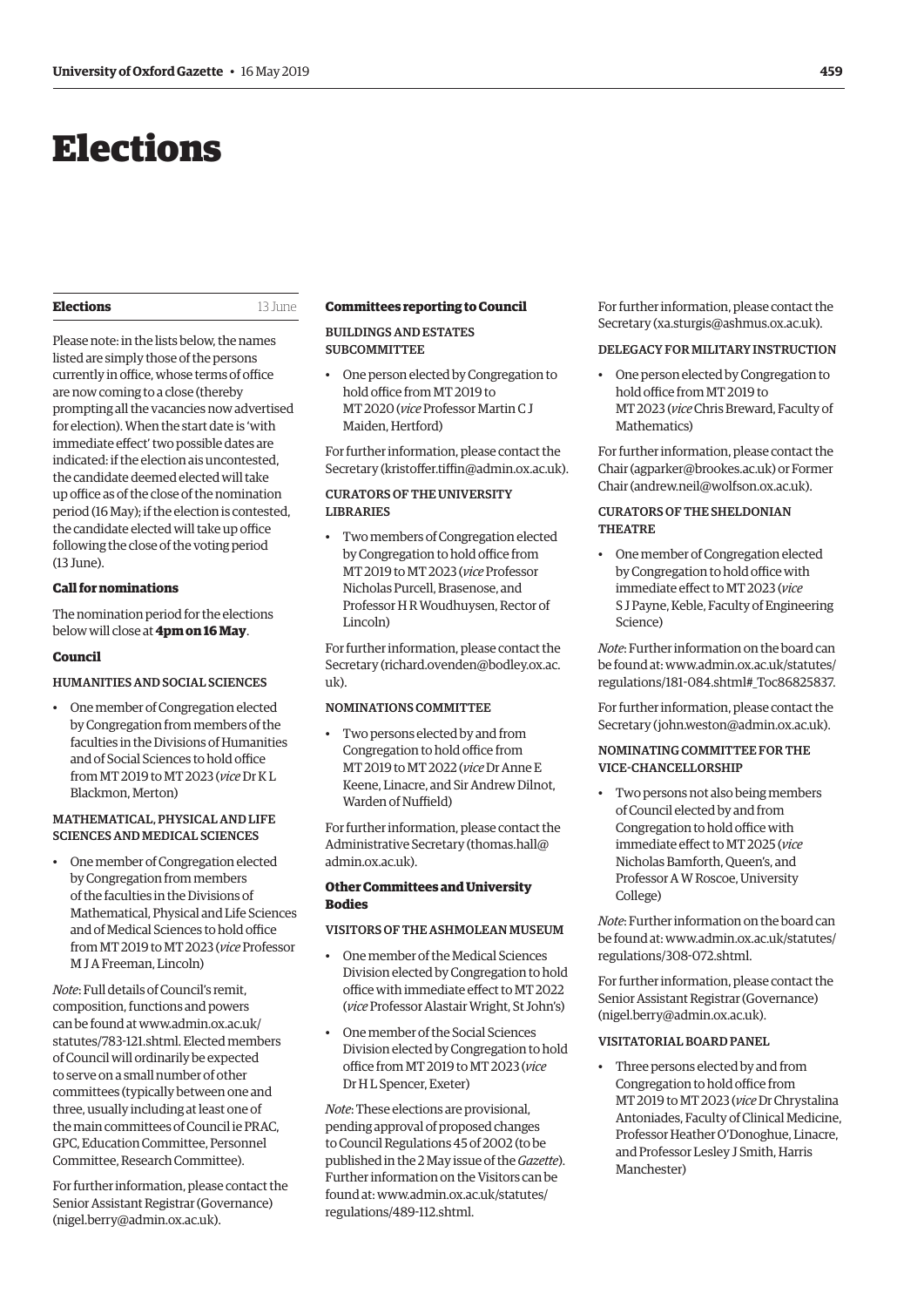*Note*: Further information on the board can be found at: [www.admin.ox.ac.uk/](http://www.admin.ox.ac.uk/statutes/353-051a.shtml) [statutes/353-051a.shtml](http://www.admin.ox.ac.uk/statutes/353-051a.shtml) and [www.admin.](http://www.admin.ox.ac.uk/statutes/regulations/248-062.shtml) [ox.ac.uk/statutes/regulations/248-062.](http://www.admin.ox.ac.uk/statutes/regulations/248-062.shtml) [shtml.](http://www.admin.ox.ac.uk/statutes/regulations/248-062.shtml)

For further information, please contact the Secretary [\(ellen.hudspith@admin.ox.ac.uk](mailto:ellen.hudspith@admin.ox.ac.uk)).

# **Divisional Boards**

# MATHEMATICAL, PHYSICAL AND LIFE SCIENCES BOARD

- One person elected by and from among the members of the Faculty of Chemistry to hold office from MT 2019 to MT 2023 (*vice* Professor Philip Mountford, St Edmund Hall)
- One person elected by and from among the members of the Faculty of Mathematics to hold office from MT 2019 to MT 2023 (*vice* Professor Stephen Faulkner, Keble)

For further information, please contact the Divisional Registrar [\(laura.gibbs@mpls.](mailto:laura.gibbs@mpls.ox.ac.uk) [ox.ac.uk\)](mailto:laura.gibbs@mpls.ox.ac.uk).

# SOCIAL SCIENCES DIVISIONAL BOARD

- One member elected by and from the academic members of the the Department of Social Policy and Intervention to hold office with immediate effect to MT 2019\*
- One member elected by and from the academic members of the School of Anthropology and Museum Ethnography to hold office with immediate effect to MT 2019\*

\*Under the regulations governing the composition of Divisional Boards ([www.admin.ox.ac.uk/statutes/](http://www.admin.ox.ac.uk/statutes/regulations/522-122.shtml#_Toc28140849) [regulations/522-122.shtml#\\_Toc28140849\),](http://www.admin.ox.ac.uk/statutes/regulations/522-122.shtml#_Toc28140849) the above vacancies fall within the single constituency of 'two persons elected on a rotational basis by and from academic members of the following units of the division: (a) the Department for International Development; (b) the School for Interdisciplinary Area Studies; (c) the Department of Sociology; (d) the Oxford Internet Institute; (e) the Department of Social Policy and Intervention; (f) the School of Anthropology; (g) the Institute of Archaeology and Research Laboratory for Archaeology and the History of Art; (h) the Blavatnik School of Government'.

For further information about the Board, please contact the Secretary [\(catherine.](mailto:catherine.paxton@socsci.ox.ac.uk) [paxton@socsci.ox.ac.uk](mailto:catherine.paxton@socsci.ox.ac.uk)).

# **Faculty Boards**

# BOARD OF THE FACULTY OF CLASSICS

• Two persons elected by and from among the members of the Subfaculty of Classical Languages and Literature to hold office from MT 2019 to MT 2021 (lapsed vacancies)

For further information, please contact the Secretary [\(administrator@classics.ox.ac.uk](mailto:administrator@classics.ox.ac.uk)).

# BOARD OF THE FACULTY OF ENGLISH LANGUAGE AND LITERATURE

• Four persons elected by and from the members of the faculty of English Language and Literature to hold office from MT 2019 to MT 2021 (*vice* Dr Marina Mackay, St Peter's, Dr Erica L McAlpine, Keble, Professor Lloyd Pratt, St John's, and Dr Olivia Smith)

For further information, please contact the Secretary [\(sadie.slater@ell.ox.ac.uk](mailto:sadie.slater@ell.ox.ac.uk)).

# BOARD OF THE FACULTY OF HISTORY

• Eight persons elected by and from among the members of the Faculty of History holding posts on the establishment or under the aegis of the board to hold office from MT 2019 to MT 2021 (*vice* Professor P J Hämäläinen, St Catherine's, J C Belich, Balliol, D M Hopkin, Hertford, Professor Robert Iliffe, Linacre, M E Mulholland, St Catherine's, Dr Lucy Wooding, Lincoln, Dr Sian Pooley, Magdalen, and Nicholas Stargardt, Magdalen)

For further information, please contact the Secretary [\(administrator@history.ox.ac.uk](mailto:administrator@history.ox.ac.uk)).

# BOARD OF THE FACULTY OF MUSIC

• Two persons elected by and from among the members of the Faculty of Music to hold office from MT 2019 to MT 2021 (*vice* Dr Anne Stoll-Knecht, Jesus, and Mark T Williams, Magdalen)

For further information, please contact the Secretary [\(administrator@music.ox.ac.uk](mailto:administrator@music.ox.ac.uk)).

## BOARD OF THE FACULTY OF PHILOSOPHY

• Three persons elected by and from the members of the Faculty of Philosophy to hold office from MT 2019 to MT 2020 (*vice* Professor S J Mulhall, New College, H Greaves, Merton, and W T M Sinclair, Wadham)

For further information about the Board, please contact the Secretary [\(rachael.](mailto:rachael.sanders@philosophy.ox.ac.uk) [sanders@philosophy.ox.ac.uk](mailto:rachael.sanders@philosophy.ox.ac.uk)).

# BOARD OF THE FACULTY OF THEOLOGY AND RELIGION

• Three persons elected by and from the members of the Faculty of Theology and Religion to hold office from MT 2019 to MT 2021 (*vice* Dr R A Ellis, Principal of Regent's Park, Professor S Gillingham, Worcester, and a vacancy)

For further information, please contact the Secretary [\(haf@theology.ox.ac.uk\)](mailto:haf@theology.ox.ac.uk).

#### **Notes**:

Nominations in writing for the elections on 13 June, by four members of Congregation other than the candidate, will be received by the Elections Office at the University Offices, Wellington Square, up to **4pm on 16 May**.

At least one nomination in respect of each candidate must be made on an official nomination form (available at [www.admin.](http://www.admin.ox.ac.uk/elections/forms/index.shtml) [ox.ac.uk/elections/forms/index.shtml\).](http://www.admin.ox.ac.uk/elections/forms/index.shtml) Council has decided that nominations should show for each signatory the name and college or department in block capitals. Any names which are not so shown may not be published.

All candidates are asked to note the general requirements which apply to all committee members, as set out in Council Regulations 14 of 2002 (General Regulations of Council for Committees) ([www.admin.ox.ac.uk/](http://www.admin.ox.ac.uk/statutes/regulations/519-122.shtml) [statutes/regulations/519-122.shtml\).](http://www.admin.ox.ac.uk/statutes/regulations/519-122.shtml) Current members seeking re-election are also asked to check for specific restrictions on consecutive service.

Candidates are invited to include with their nomination forms a written statement of no more than 250 words, setting out his or her reasons for standing and qualifications for the office being sought.

In the event of a contested election, these statements will be available online at [www.admin.ox.ac.uk/elections](http://www.admin.ox.ac.uk/elections) and published in the *Gazette* dated 30 May. Voters may wish to wait until they have read these statements before returning their ballot papers. Ballot papers will be sent out to members of Congregation as soon as possible after the closing date for nominations. Completed ballot papers must be received by the Elections Office not later than **4pm on 13 June**.

For further information, please contact the Elections Officer [\(shirley.mulvihill@admin.](mailto:shirley.mulvihill@admin.ox.ac.uk) [ox.ac.uk](mailto:shirley.mulvihill@admin.ox.ac.uk)).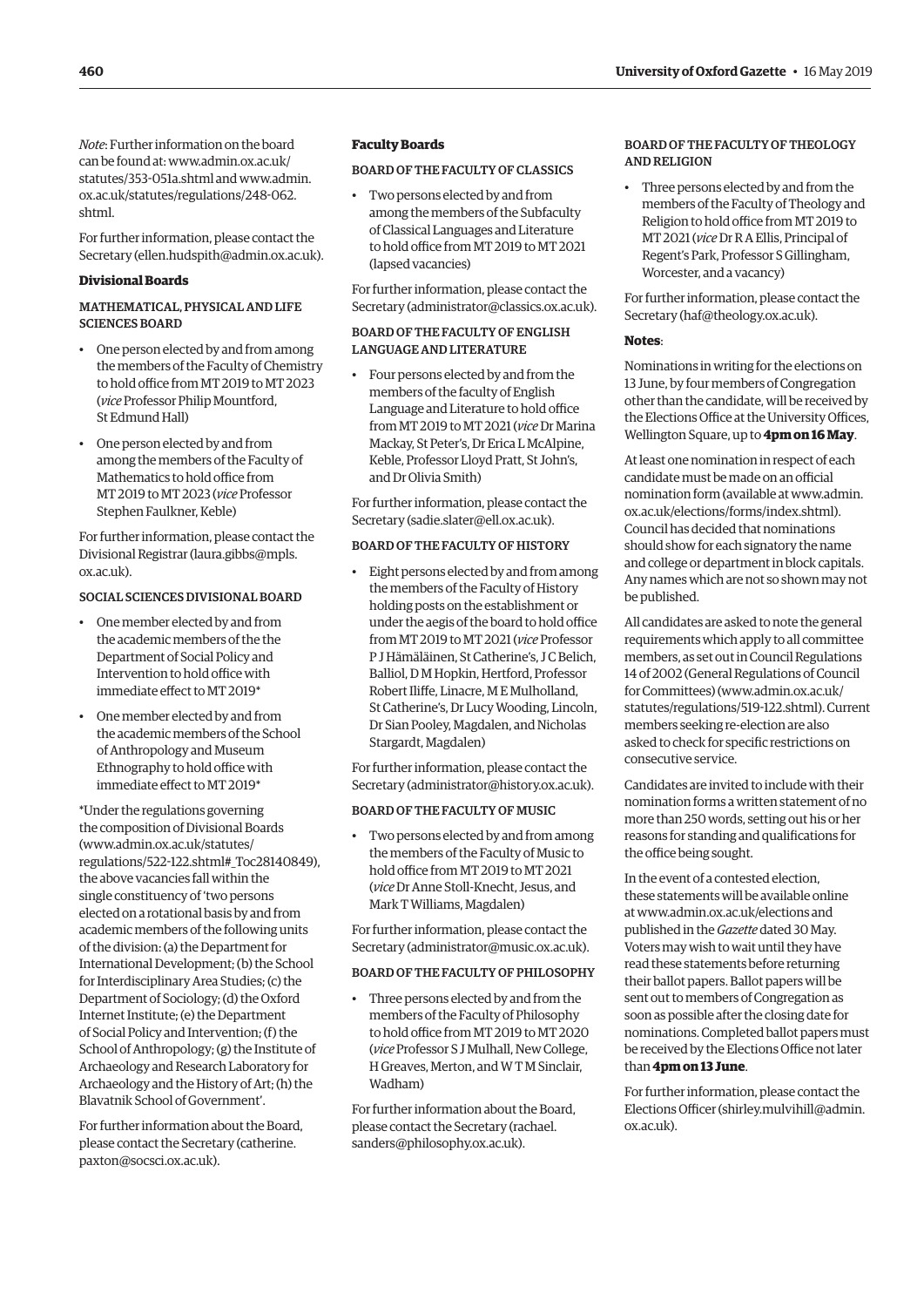# <span id="page-18-0"></span>**Convocation** 21 June

**9 May.**

# **Nominations for this election closed on**

# **Election of the Professor of Poetry**

An election by Convocation will be held in Trinity term 2019 in order to elect the Professor of Poetry, to hold office for four years from the first day of Michaelmas term 2019. A meeting of Convocation will be held on Friday, 21 June 2019, to announce the results.

# DUTIES AND STIPEND OF THE PROFESSOR

The duties of the Professor are: normally to give one public lecture each term on a suitable literary subject (where the term 'public lecture' does not include poetry readings or recitals or other such events); to deliver an inaugural lecture; normally to offer one more event each term (which may include poetry readings, workshops, hosted events etc); to give the Creweian Oration at Encaenia every other year (a duty established by convention); each year, to be one of the judges for the Newdigate Prize, the Jon Stallworthy Prize, the Lord Alfred Douglas Prize and the Chancellor's English Essay Prize; every third year to help judge the prize for the English poem on a sacred subject; and generally to encourage the art of poetry in the University.

The Professor receives a stipend of £12,710 per annum which is increased in line with the annual cost-of-living increases for academic and related staff, plus £40 for each Creweian Oration. The Professor may hold the post in conjunction with another professorship or readership within the University. The post enjoys an association with All Souls College, but there may be occasions when the postholder is offered an association by another college (eg if the postholder has a prior association with another college).

Further particulars for the Professorship are available on the University website (www. [ox.ac.uk\)](http://ox.ac.uk). Informal enquiries about the post should be addressed to the Chair of the Faculty Board, Professor Ros Ballaster, who can be contacted by email at chair@ell. [ox.ac.uk](http://ox.ac.uk)[. All enquiries will be treated in strict](mailto:chair@ell.ox.ac.uk)  confidence.

# ELECTION PROCEDURES

This election will be conducted electronically by Electoral Reform Services Ltd (ERS) on behalf of the University of Oxford.

All members of Convocation are eligible to vote in this election.

## *Convocation*

Convocation consists of all the former student members of the University who have been admitted to a degree (other than an honorary degree) of the University, and of any other persons who are members of Congregation or who have retired having been members of Congregation on the date of their retirement.

Membership of Convocation is conferred automatically to members of Congregation whose names have been entered in the Register of Congregation and to Oxford degree-holders after having attended a formal degree ceremony (either in person or in absentia). Those wishing to verify their current status as members of Convocation are asked to contact their college secretary or departmental administrator.

The functions of Convocation are set out in the University Statutes ([www.admin.ox.ac.](http://www.admin.ox.ac. uk/statutes/780-121.shtml) uk/statutes/780-121.shtml).

# *Nominations*

Nominations by 50 members of Convocation other than the candidate were received by the Elections Office at the University Offices, Wellington Square, up to 4pm on Wednesday, 9 May. The list of all those nominated by the deadline will be published in *Gazette* of 23 May.

#### *Candidate statements*

Each candidate for election, or authorised representative, was permitted to submit for publication a written statement, of no more than 500 words, setting out the candidate's reasons for standing, including for publication one photograph of themselves and one URL to the candidate's own website if they so wished. These statements were received by the Elections Office at the University Offices, Wellington Square, by 4pm on Wednesday, 9 May. In the event of a contested election, these statements shall be published in the University *Gazette* and on the official University website.

#### *Congregation flysheets*

Ten or more members of Congregation may arrange to have a flysheet circulated with the *Gazette* in regard to this election. The rules made by Council governing the circulation of flysheets are given in Appendix B of Congregation Regulations 2 of 2002 ([www.](http://www.admin.ox.ac.uk/statutes/regulations/529-122b.shtml#_Toc28141352).) [admin.ox.ac.uk/statutes/regulations/529-](http://www.admin.ox.ac.uk/statutes/regulations/529-122b.shtml#_Toc28141352).) [122b.shtml#\\_Toc28141352\).](http://www.admin.ox.ac.uk/statutes/regulations/529-122b.shtml#_Toc28141352).)

#### *Voting arrangements*

If the election is not contested the result will be announced online and in the *Gazette* following the close of nominations. In the event of a contested election, an online ballot will be conducted by the Electoral Reform Services in accordance with the following procedures and the results announced at a meeting of Convocation on Friday, 21 June.

#### *Voter registration*

All members of Convocation who wish to vote in this election must register their intention to vote on [www.ersvotes.com/](http://www.ersvotes.com/) oxfordpoetry19 by **noon on Thursday, 6 June** (BST).

Once you have submitted your request to register, your details will be checked to ensure you are a member of Convocation and eligible to vote in this election. You will be notified by email if your request has been **unsuccessful**. If you are unable to register online, or have any queries about the registration process, a telephone helpline will be available during the registration period.

#### *Voting*

Registered voters will be able to vote online from Thursday, 23 May, until noon on Thursday, 20 June (BST). Voters will be sent instructions on how to vote once their eligibility to vote has been verified.

#### *Result of a contested election*

The result of a contested election will be announced in a meeting of Convocation at 3pm on Friday, 21 June, in Convocation House. Members of Convocation wishing to attend the meeting are asked to note that the wearing of gowns is optional. The result will subsequently be reported on the University's website and published in the *Gazette*.

#### FURTHER INFORMATION

Informal enquiries about the post should be addressed to the Chair of the Faculty Board, Professor Ros Ballaster, who can be contacted by email at [chair@ell.ox.ac.uk](mailto:chair@ell.ox.ac.uk). All enquiries will be treated in strict confidence.

Further information about election procedures may be found in Council [Regulations 8 of 2002 \(www.admin.ox.ac.](www.admin.ox.ac.uk/statutes/regulations/1089-120.shtml)  uk/statutes/regulations/1089-120.shtml).

Those wishing to verify their current status as members of Convocation are asked to contact their college secretary or departmental administrator.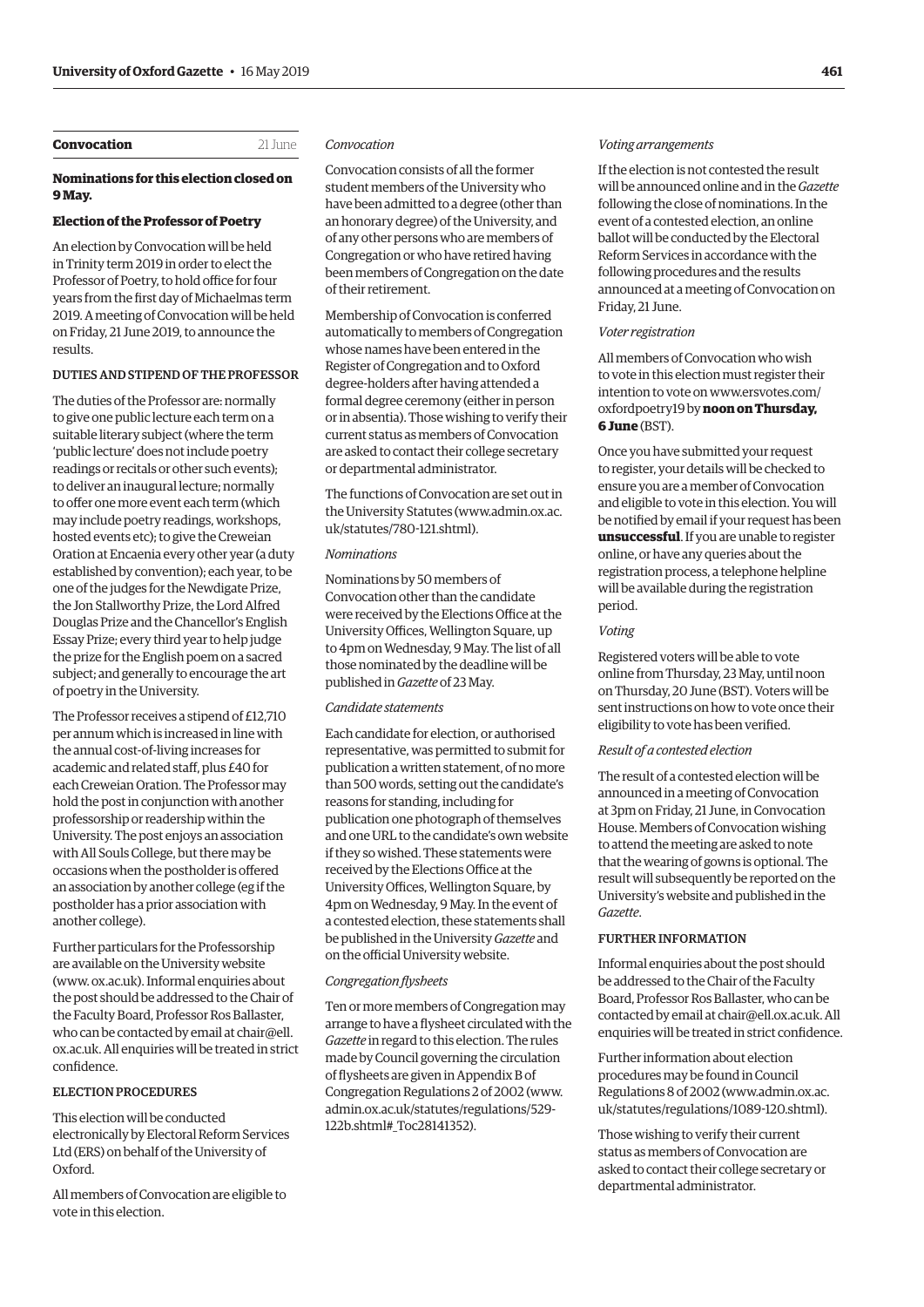Media enquiries should be directed to the University of Oxford News and Information [Office \(email: news.office@admin.ox.ac.](mailto:news.office@admin.ox.ac.uk)  uk; tel: +44 (0)1865 (2)80528 or stuart. [gillespie@admin.ox.ac.uk;](mailto:gillespie@admin.ox.ac.uk) +44 (0)1865 283877).

All other queries should be addressed to the Elections Officer, Ms S L S Mulvihill, Council Secretariat, University Offices, Wellington Square, Oxford, OX1 2JD (email: poetry. [election@admin.ox.ac.uk; tel: +44 \(0\)1865](mailto:poetry.election@admin.ox.ac.uk)  (2)80463).

# NOTICE OF NOMINATIONS

The nomination period for this election closed at 4pm on Thursday, 9 May 2019. Three candidates met the threshold of 50 nominations from members of Convocation:

- Andrew McMillan
- Alice Oswald
- Todd Swift

Candidate statements will be published in the 23 May issue of the *Gazette*. Members of Convocation who wish to vote in the election are reminded that they must register online at https://www.[ersvotes.](http://www.ersvotes.com/oxfordpoetry19) [com/oxfordpoetry19](http://www.ersvotes.com/oxfordpoetry19) before **noon on Thursday, 6 June 2019**. Please note: the names of further nominators of the candidates below will be published as and when their membership of Convocation has been verified.

# Andrew McMillan

*Nominated by*: Sophie Afdhal Ms Samira Ahmed Dr Natasha Alden Mr Rob Alderson Dr Jacob Anders Dr Joanne Baker Mr Dominic Barker Mr Charles Beckett Billy-Ray Belcourt Ms Kathryn Bevis Mr Luka Boeskens Ms Hannah Bond Simon Boyle Mr Nicholas Brooksbank Mr Alan Buckley Ms Louise Chantal Dr Rosalind Clarke Mr Andrew Copson Mrs Elizabeth Coulter Mr Benjamin Curthoys Mr Rishi Dastidar Mr Michael Donkor Ms Rosemary Edge Dr Gareth Evans Ms Georgia Faletas Mr Stuart Ffoulkes Miss Dorothy Finan

Ms Susannah Ford Professor Matthew Fox Miss Alison Garcia Ms Charlotte Geater Mr Aled George Mr Alexis Gibbs Professor David Gillespie Ms Sarah Godwin Dr Thea Goodsell Mr Will Green Mr Tarquin Grossman Michael Hatchett Mr Edward Hodgkinson Mr Robert Holtom Dr Anthony House Miss Laura Howes Mr Oliver Seth Insua-Summerhays David Ireland Mr Stephen Mark Jones Ms Fiona Helen Kemp Yoolim Kim Dr Gareth Langley Ms Maisie Lawrence Miss Georgina Lee Dr Daryl Leeworthy Ms Catherine Max Mr Chris McCartney Mr Robert McManus Mr Brian Millar Dr Eva Miller Hereward Mills Professor Rana Mitter Claire Morley Miss Gemma Murray Mr John Owen Mrs Rosamund Owens Professor Carl Phelpstead Ms Elizabeth Porter Ms Antonia Prescott Ms Rachel Richardson Ms Yara Rodrigues Fowler Dr Alice Roworth Mr Ian Runacres Ms Esther Phoebe Rutter Mr Edward Siddons Professor Catherine Spooner Professor James Studd Mr Ashley Walters Ms Rebecca Watson Ms Harriet Williams

# Alice Oswald

*Nominated by*: Dr Kalina Allendorf Dr Harriet Archer Professor Laura Ashe Professor Helen Barr Dr Rebecca Beasley Professor Matthew Bevis Alice Bloom Professor Elleke Boehmer Professor Charlotte Brewer Professor Felix Budelmann Professor Philip Bullock

Professor Colin Burrow Mrs Kirsten Burrows Dr Rachel Buxton Miss Nancy Campbell Ms Alice Carrington-Windo Dr Robert Cassels Professor Terence Cave Professor Supriya Chaudhuri Dr Matthew Cheung Salisbury Mr Thomas Chivers Mr Rossa Commane Professor Martin Conway Mr Tom Cook Ms Denise Cripps Dr Andrew Dean Mr Richard Devereux Professor Michael Dobson Professor Robert Douglas-Fairhurst Dr David Dwan Professor Rachel Falconer Dr Julie Farguson Mr John Field Mr Jamie Findlay Professor Robert Foster Dr Peta Fowler Professor Vincent Gillespie Mr Alan Glaum Professor Roger Goodman Mr R C Gould Dr Jane Griffiths Professor Daniel Grimley Mr Mark Haddon Mr Tim Hall Professor Alexandra Harris Professor Stephen Harrison Professor Edmund Herzig Mr Dominic Hewett Dr Benjamin Higgins Dr Kerstin Hoge Dr Malcolm Howe Mr Peter Huhne Professor Gregory Hutchinson Professor Lorna Hutson Professor Katherine Ibbett Professor Jennifer Ingleheart Jeri Johnson Professor Susan Jones Thomas Karshan Professor John Kerrigan Professor Katrin Kohl Professor Carolyne Larrington Professor Emeritus Hermione Lee Professor Angela Leighton Dr Jamie Lorimer Dr Charlie Louth Mr Michael Loveday The Rev'd Dr Elizabeth Macfarlane Dr Tom MacFaul Professor Fiona Macintosh Dr Marina MacKay Professor Laurie Maguire Professor Laura Marcus Dr Erica McAlpine Professor Ian McBride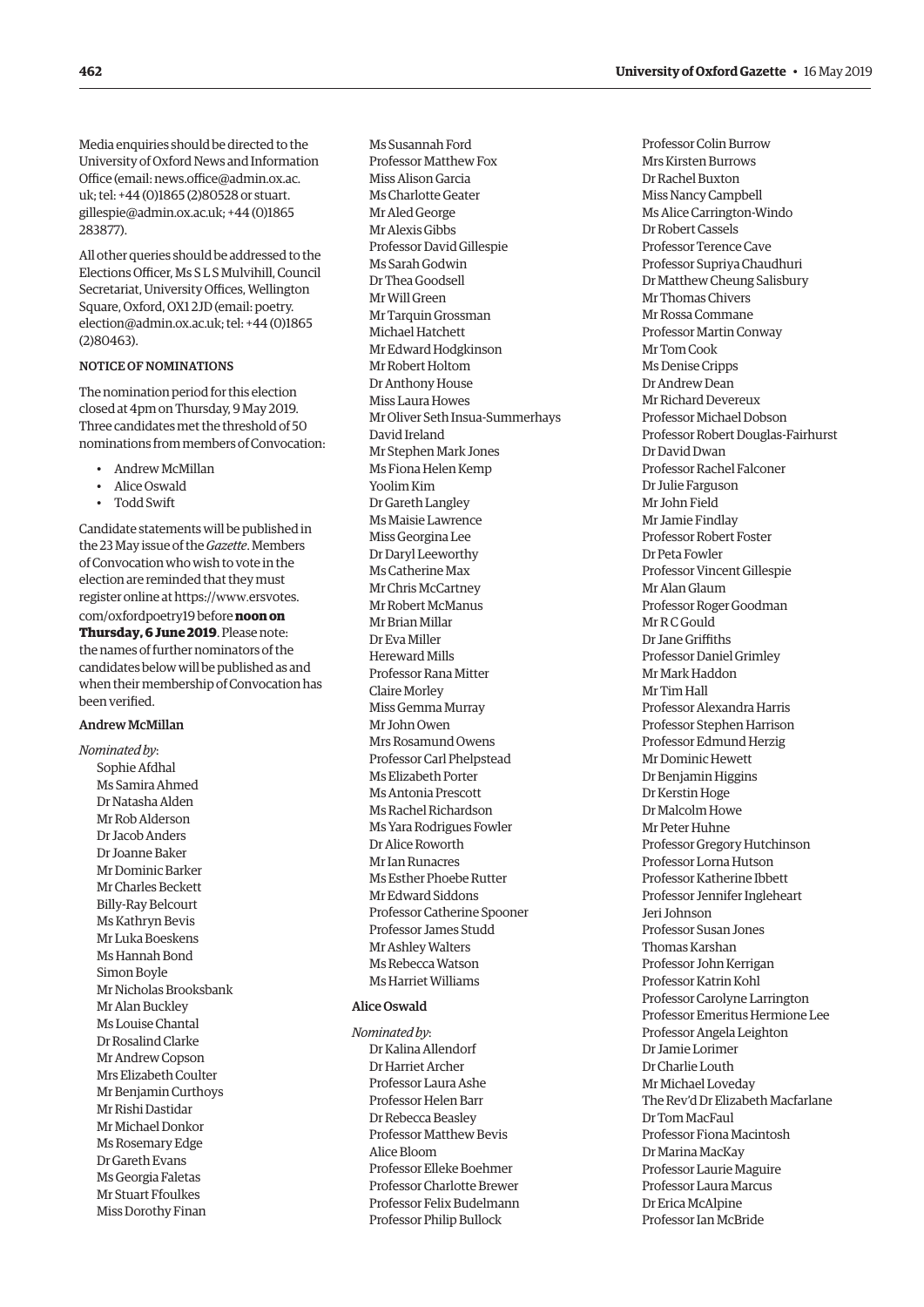<span id="page-20-0"></span>Mr Harry McCarthy Professor Patrick McGuinness Professor Martin McLaughlin Mr Thomas McLaughlin Professor Kate McLoughlin Ms Lise McNally Dr M Mendelssohn Mr Joseph Minden Dr Clare Morgan Dr Llewelyn Morgan Professor Teresa Morgan Dr Joseph Moshenska Sir Andrew Motion Dr Kathryn Murphy Professor Lucy Newlyn Ms Lucia Nixon Mr Bernard O'Donoghue Ms Ellen O'Neill Mr Richard Ovenden Dr Georgina Paul Dr Siofra Pierse Ms Hannah Pollard Dr William Poole Ms Antonia Potter Mr David Potter Professor Lloyd Pratt Professor Philomen Probert Professor Diane Purkiss Dr Josephine Quinn Mr Craig Raine Ms Namratha Rao Miss Victoria Reynolds The Rev'd Canon Leanne Roberts Major Nicola Roberts Professor Tim Rood Dr Tessa Roynon Dr Katherine Rundell Dr David Russell Dr Jenny Sager Dr Elizabeth Scott-Baumann Professor Catriona Seth Professor Jane Shaw Professor Sally Shuttleworth Ms Sadie Slater Professor Helen Small Ms Celia Smith Dr Olivia Smith Professor Adam Smyth Mr Nathan Stazicker Dr Hannah Sullivan Dr Helen Swift Professor Oliver Taplin Dr Nicola Trott Ms Charlotte Turnbull Dr Marion Turner Charles Tyson Mrs Clare Wakeham Professor Daniel Wakelin Ms Lucy Ward Mr David White Professor William Whyte Mr Henry Wickham Professor Abigail Williams Professor David-Antoine Williams Dr Gillian Woods Miss Laura Wright

# Todd Swift

*Nominated by* : Mr Michael Atkinson Mr Xavier Bach Mr Andrew Baird Mr Andrew Breach Mr Nigel Burt Dr John Catherall Mr Matej Damborsky Mr Michael Dangerfield Mrs Olivia Donnelly Dr Alice Dub Mr George Evans Mr Gwennael Fedder Irina Fedorenko Mr James Flynn Ms Stephanie Forrest Mr Lyman Gamberton Mr Matthew Goldie-Scot Mr Alastair Hale Dr Ruofan Han Ms Rosanna Hildyard Mr David Hill Ms Anahita Hoose Mr Oliver Jones Mr Rio Jones Mr Adam Jordan Professor Mikko Kaasalainen Mark Kingstone Mr Duncan Larraz Mr Timothy Leddy Mr Henry Little Mr Andrew Mangeot Mr Mark McGuinness Dr Sean McMahon Dr Sam Meekings Mr Carl Morris Ms Alexandra Nachescu Mr Jonathan Naess Dr Alex O'Bryan-Tear Miss Lucy Oddy Dr Vivienne Raper Mr John Richardson Miss Hannah Scaife Ms Jane Shillaker Mrs Alexandra Strnad Mr Tancred Taylor Mrs Mariia Tishenina Mr Simon Veksner Dr Laura Selena Wisnom Mr Renbin Woo Dr Samuel Garrett Zeitlin

# Advertisements

#### **Advertising enquiries**

*Email*: [gazette.ads@admin.ox.ac.uk](mailto:gazette.ads@admin.ox.ac.uk) *Telephone*: 01865 (2)80548 *Web*: https:/[/gazette.web.ox.ac.uk/classified](http://www.ox.ac.uk/gazette/classifiedadvertising)[advertising-](http://www.ox.ac.uk/gazette/classifiedadvertising)gazette

#### **Deadline**

Advertisements are to be received by **noon on Wednesday** of the week before publication (ie eight days before publication). Advertisements must be submitted online.

#### **Charges**

Commercial advertisers: £30 per insertion of up to 70 words, or £60 per insertion of 71–150 words.

Private advertisers: £20 per insertion of up to 70 words, or £40 per insertion of 71–150 words.

See our website for examples of whether an advertisement is considered commercial or private: https://[gazette.web.ox.ac.uk/](http://www.ox.ac.uk/gazette/classifiedadvertising) [classified-advertising-](http://www.ox.ac.uk/gazette/classifiedadvertising)gazette.

# **Online submission and payment**

Advertisements must be submitted and paid for online, using a credit card or debit card, through a secure website. For details, see https:/[/gazette.web.ox.ac.uk/classified](http://www.ox.ac.uk/gazette/classifiedadvertising)[advertising-](http://www.ox.ac.uk/gazette/classifiedadvertising)gazette.

# **Extracts from the terms and conditions of acceptance of advertisements**

*General*

1. Advertisements are accepted for publication at the discretion of the editor of the *Gazette* .

*Note*. When an advertisement is received online, an acknowledgement will be emailed automatically to the email address provided by the advertiser. The sending of this acknowledgement does not constitute an acceptance of the advertisement or an undertaking to publish the advertisement in the *Gazette* .

2. The right of the *Gazette* to edit an advertisement, in particular to abridge when necessary, is reserved.

3. Advertisements must be accompanied by the correct payment, and must be received by the deadline stated above. *No refund can be made for cancellation after the acceptance of advertisements* .

4. Once an advertisement has been submitted for publication, no change to the text can be accepted.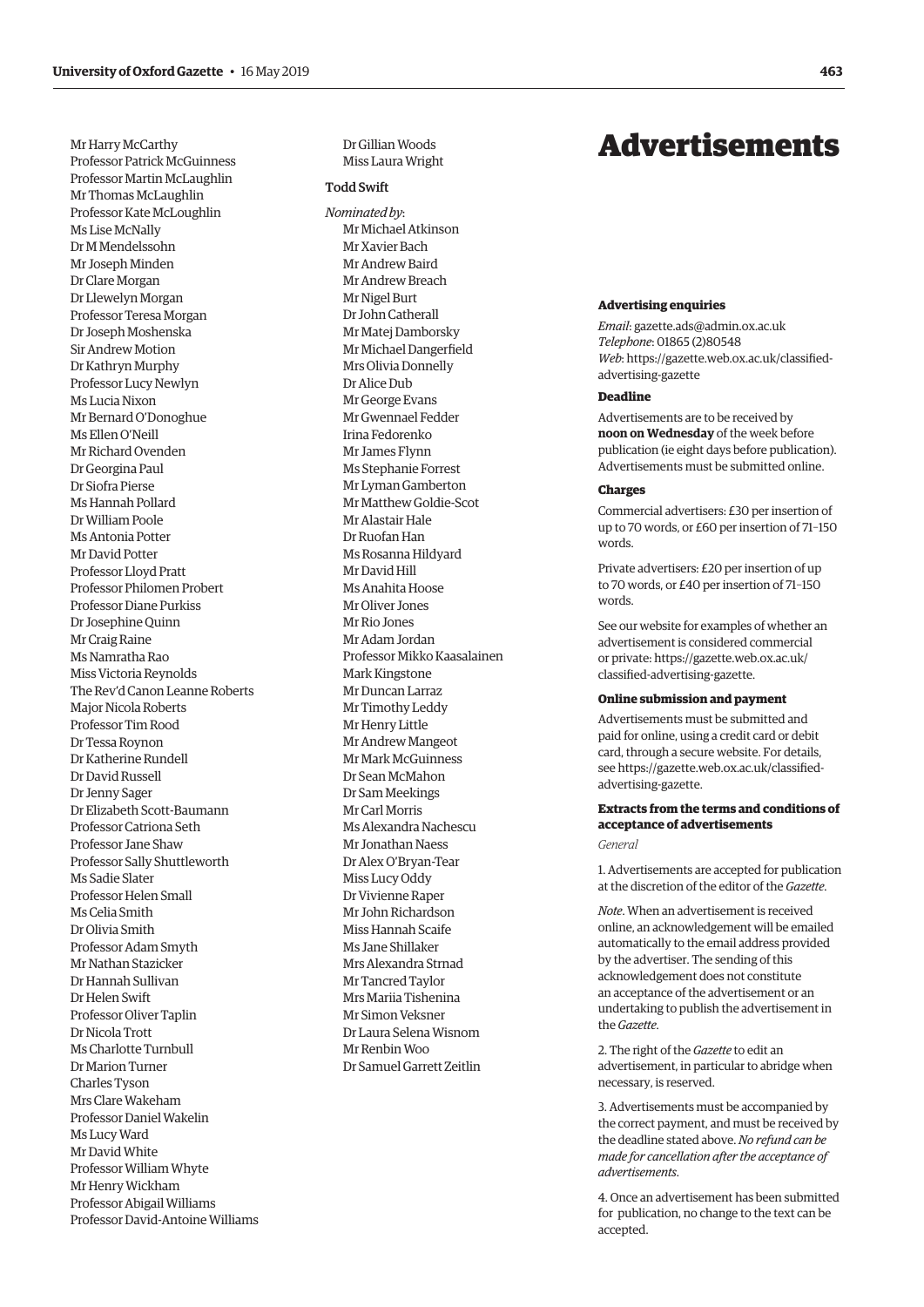<span id="page-21-0"></span>5. Voucher copies or cuttings cannot be supplied.

#### *Charges*

6. Two separate charging arrangements will apply, for commercial and private advertisers. The rates applicable at any time will be published regularly in the *Gazette*, and may be obtained upon enquiry. The rates, and guidance on applicability of each rate, are also available online.

The editor's decision regarding applicability of these rates to an individual advertiser will be final.

#### *Disclaimer*

**7. The University of Oxford and Oxford University Press accept no responsibility for the content of any advertisement published in the** *Gazette***. Readers should note that the inclusion of any advertisement in no way implies approval or recommendation of either the terms of any offer contained in it or of the advertiser by the University of Oxford or Oxford University Press.**

*Advertisers' Warranty and Indemnity* **13. The advertiser warrants:**

**(i) Not to discriminate against any respondents to an advertisement published in the** *Gazette* **on the basis of their gender, sexual orientation, marital or civil partner status, gender reassignment, race, religion or belief, colour, nationality, ethnic or national origin, disability or age, or pregnancy.**

(ii) That the advertisement does not contravene any current legislation, rules, regulations or applicable codes of practice.

(iii) That it is not in any way illegal or defamatory or a breach of copyright or an infringement of any other person's intellectual property or other rights.

*You are advised to view our full Terms and Conditions of acceptance of advertisements. Submission of an advertisement implies acceptance of our terms and conditions, which may be found at https:/[/gazette.web.ox.ac.](http://www.ox.ac.uk/gazette/classifiedadvertising) [uk/classified-advertising](http://www.ox.ac.uk/gazette/classifiedadvertising)-gazette, and may also be obtained on application to Gazette Advertisements, Public Affairs Directorate, University Offices, Wellington Square, Oxford OX1 2JD.*

# **Miscellaneous**

**The Anchor pub**, dining rooms and terrace – close to Jericho. We serve simple, honest, fresh food with daily changing seasonal specials, an extensive wine list and great beer. Our 2 private dining rooms can seat 14 and 16 and are available for meetings or dinner parties. We are open 9am–11pm Mon–Fri and 8am–11pm Sat and Sun. 2 Hayfield Rd, Oxford OX2 6TT. Tel:

01865 510282. Web: [www.theanchoroxford.](http://www.theanchoroxford.com) [com.](http://www.theanchoroxford.com)

**Stone Pine Design** card publisher specialising in wood engraving, linocuts and Oxfordshire. Beautifully produced, carefully selected designs by internationally renowned artists. Web: [www.stonepinedesign.co.uk.](http://www.stonepinedesign.co.uk)

**St Giles' Parish Rooms for hire**. Ideally located close to the city centre at 10 Woodstock Rd OX2 6HT. There is a main hall and a meeting room that can be hired together or separately, and full kitchen facilities. For enquiries regarding availability and to arrange a site visit, contact Meg Peacock, Benefice Manager: 07776 588712 or [sgsm.benefice.](mailto:sgsm.benefice.manager@gmail.com) [manager@gmail.com](mailto:sgsm.benefice.manager@gmail.com).

## **Research participants sought**

**We are now recruiting for a BCG challenge study** in healthy adults to help develop TB vaccines. Participants will be reimbursed for their time and travel from £685 to £725. Get in touch to find out more: [www.jenner.ac.uk/](http://www.jenner.ac.uk/tb043.)  $th043$ 

**We will use MRI to examine** how chemicals in your brain change whilst you perform a joystick-based computer task. Volunteers should be aged 18–35, right-handed, in good health, not pregnant, without metal in their head or body (except fillings), without metallic implants (eg pacemaker) and free from surgery in the past 3 months. Reimbursement provided for time and travel. For more information and potential dates contact Caroline Nettekoven at [joystick.study@psych.](mailto:joystick.study@psych.ox.ac.uk) [ox.ac.uk.](mailto:joystick.study@psych.ox.ac.uk)

#### **Groups and societies**

**The Oxford University Newcomers' Club** at the University Club, 11 Mansfield Rd, OX1 3SZ, welcomes the wives, husbands or partners of visiting scholars, of graduate students and of newly appointed academic and administrative members of the University. We offer help, advice, information and the opportunity to meet others socially. Informal coffee mornings are held in the club every Wednesday 10.30am–noon (excluding the Christmas vacation). Newcomers with children (aged 0–4) meet every Fri in term 10.15am–11.45am. We have a large programme of events including tours of colleges, museums and other places of interest. Other term-time activities include a book group, informal conversation group, garden group, antiques group, an opportunity to explore Oxfordshire and an Opportunities in Oxford group. Visit our website: [www.newcomers.ox.ac.uk](http://www.newcomers.ox.ac.uk).

**Oxford Research Staff Society** (OxRSS) is run by and for Oxford research staff. It provides researchers with social and professional networking opportunities, and a voice in University decisions that affect

them. Membership is free and automatic for all research staff employed by the University of Oxford. For more information and to keep up to date, see: web: [www.oxrss.ox.ac.uk](http://www.oxrss.ox.ac.uk); Facebook: <http://fb.me/oxrss;>Twitter: @ResStaffOxford; mailing list: [researchstaff](mailto:researchstaff-subscribe@maillist.ox.ac.uk)[subscribe@maillist.ox.ac.uk](mailto:researchstaff-subscribe@maillist.ox.ac.uk).

# **Restoration and Conservation of Antique Furniture**

**John Hulme** undertakes all aspects of restoration. 30 years' experience. Collection and delivery. For free advice, telephone or write to the Workshop, 11A High St, Chipping Norton, Oxon, OX7 5AD. Tel: 01608 641692.

# **Sell your unwanted books**

**Sell your unwanted books** at competitive prices. If you need extra space or are clearing college rooms, a home or an office, we would be keen to quote for books and CDs. Rare items and collections of 75 or more wanted if in VG condition; academic and non-academic subjects. We can view and collect. Contact Graham Nelson at History Bookshop Ltd on 01451 821660 or [sales@historybookshop.com](mailto:sales@historybookshop.com).

#### **Antiques bought and sold**

**Wanted and for sale** – quality antiques such as furniture, fire guards, grates and related items, silver, pictures, china and objets d'art. Please contact Greenway Antiques of Witney, 90 Corn Street, Witney OX28 6BU on 01993 705026 or 07831 585014 or email jean greenway@hotmail.com.

# **Services Offered**

**Big or small, we ship it all**. Plus free pick up anywhere in Oxford. Also full printing services available (both online and serviced), 24-hour photocopying, private mailing addresses, fax bureau, mailing services and much more. Contact or visit Mail Boxes Etc, 266 Banbury Rd, Oxford. Tel: 01865 514655. Fax: 01865 514656. Email: [staff@mbesummertown.co.uk](mailto:staff@mbesummertown.co.uk). Also at 94 London Rd, Oxford. Tel: 01865 741729. Fax: 01865 742431. Email: [staff@](mailto:staff@mbeheadington.co.uk) [mbeheadington.co.uk.](mailto:staff@mbeheadington.co.uk)

**Airport transfer/chauffeur service**. If you are looking for a reliable and experienced transfer service I would be happy to discuss your needs. Last year I handled 328 airport transfers successfully and I have over 20 years' experience. Account customers welcome and all major credit cards accepted. Comfortable and reliable Heathrow service. Contact Tim Middleton. Tel: 07751 808763 or email: [timothy.middleton2@btopenworld.com](mailto:timothy.middleton2@btopenworld.com).

**Independent Pensions and Financial Advice**. Austin Chapel Independent Financial Advisers LLP provide bespoke pensions and financial advice to staff working for the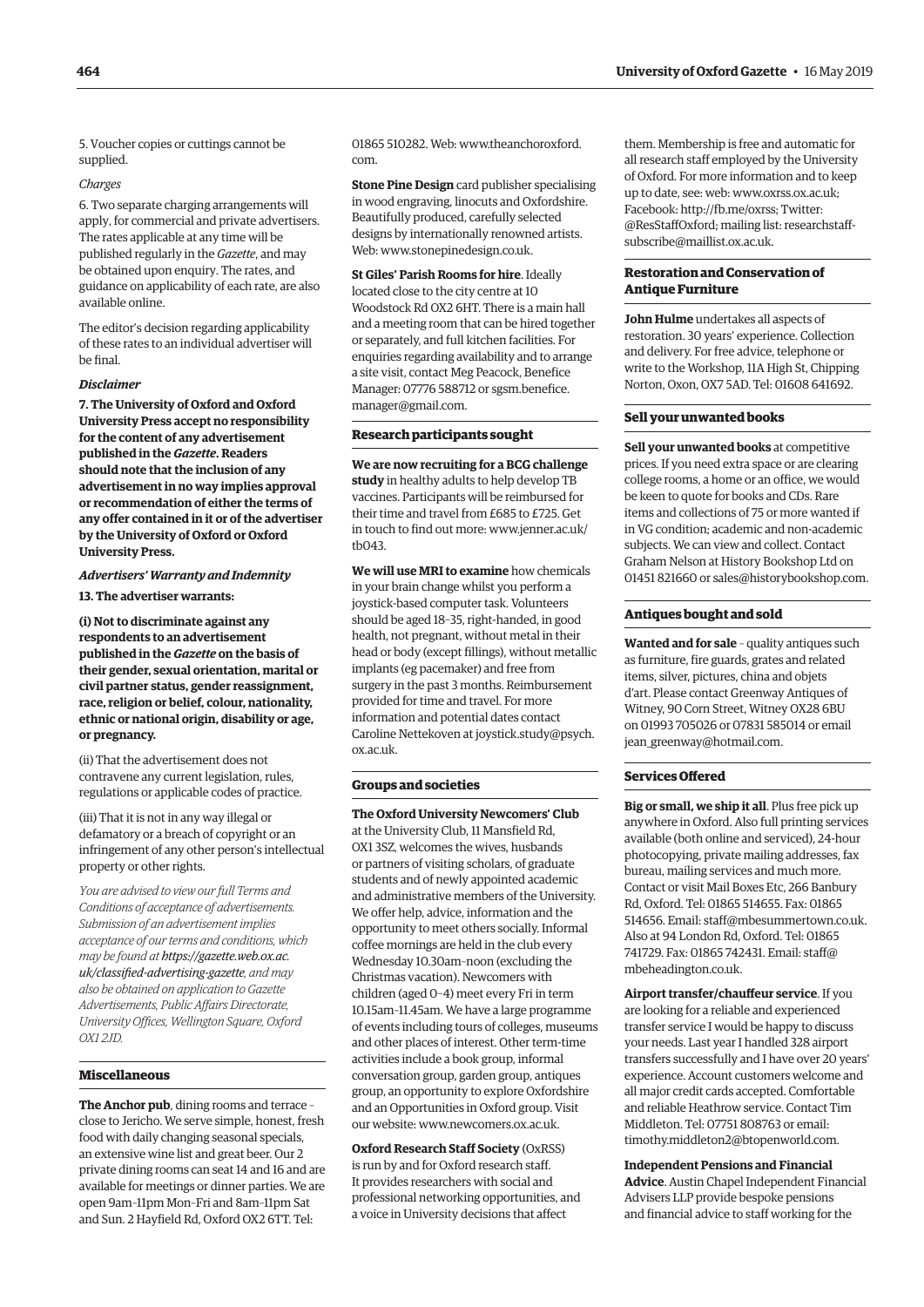University of Oxford. We provide Annual Allowance and Lifetime Allowance pension tax mitigation advice and calculations. In addition, we can provide projections of future pension benefits to ensure your retirement plans are on course to meet your retirement income requirements. We also offer an independent investment review service to help ensure that your investment portfolio still meets your current attitude to risk and is tax efficient. The initial meeting can be held at your workplace, home or our central Oxford offices. There is no cost for the initial meeting. For more information contact Gary O'Neill on 01865 304094 or email [gary.oneill@](mailto:gary.oneill@austinchapel.co.uk) [austinchapel.co.uk.](mailto:gary.oneill@austinchapel.co.uk)

# **Domestic Services**

**Fantastic Services now in Oxford**. Enjoy more free time. Have your home chores and garden care solved by dedicated and fully equipped pros. Go to [fantasticservices.com/](http://fantasticservices.com/oxford) [oxford](http://fantasticservices.com/oxford) – simply check the availability and prices for your area and book for whenever it is most convenient! Use promo code OXUNI to get £15 off all cleaning, gardening and handyman services. T&Cs apply.

#### **Houses to Let**

**2-bed house, Magdalen Rd**, east Oxford. Available to rent 14 Jun for 6–12 months. Stylish property close to amenities, presented with fully fitted kitchen (electric hob and oven, fridge/freezer, dishwasher, washing machine), living room, bathroom (separate shower and bath), 2 beds, wooden floors throughout, private garden (rear) and off-street parking (front). Best suits a couple. Private landlord. Rent £1,300 pm (excluding bills). Deposit £1,300. To view please email: [oxfordapart@](mailto:oxfordapart@gmail.com) [gmail.com.](mailto:oxfordapart@gmail.com)

#### **Flats to Let**

**Initially for 1 year from end Sept 2019**, a comfortable fully furnished apartment on a quiet staircase in Oxford city centre, within minutes of University colleges, science area, Bodleian etc, coach and train station to London and airports. Double bedroom, large living/dining room, study, new kitchen and bathroom. Would suit non-smoking, responsible postdoc couple. Rent £1,100 pcm. Tel: 01865 241224.

# **Accommodation Offered**

**Visiting academics welcomed** as paying guests for short or long stays in comfortable home of retired academic couple. Situated in quiet, leafy close in north Oxford within easy distance of main University buildings, town centre, river, shops and restaurants. Rooms have free TV, Wi-Fi, refrigerator, microwave, kettle, tea, coffee, central heating. Linen,

cleaning, breakfast all included in the very moderate terms. Email: [DVL23@me.com.](mailto:DVL23@me.com)

**scottfraser** – market leaders for quality Oxfordshire property. Selling, letting, buying, renting, investing – we are here to help. Visit [www.scottfraser.co.uk](http://www.scottfraser.co.uk) for more information or call: Headington sales: 01865 759500; Summertown sales: 01865 553900; East Oxford sales: 01865 244666; Witney sales: 01993 705507; Headington lettings: 01865 761111; Summertown lettings: 01865 554577; East Oxford and student lettings: 01865 244666; Witney lettings: 01993 777909.

**Accommodation for visiting academics**  available from mid-Sept. Self-contained unit of double en-suite bedroom, sitting/dining room and kitchen (hob, oven, fridge/freezer, washing machine) in striking modern house on western outskirts of Oxford. Television, internet, heating, electricity, bed linen and towels included. Bus service to Oxford centre or scenic walk/cycle across water meadows. Non-smokers only, maximum let 3 months. Single occupancy, £900 pm; double occupancy, £950. Tel: 01865 721644. Email: [richard.gilliane@btinternet.com.](mailto:richard.gilliane@btinternet.com)

# **Self-catering Apartments**

**Visiting Oxford?** Studio, 1-, 2- and 3-bed properties conveniently located for various colleges and University departments. Available from 1 week to several months. Apartments are serviced, with linen provided and all bills included. Details, location maps and photos can be found on our website at [www.](http://www.shortletspace.co.uk) [shortletspace.co.uk](http://www.shortletspace.co.uk). Contact us by email on [stay@shortletspace.co.uk](mailto:stay@shortletspace.co.uk) or call us on 01993 811711.

**Shortlet studios** for singles or couples needing clean, quiet self-catering accommodation for weeks or months. Handy for High St (town, colleges), Cowley Rd (shops, restaurants), University sportsground (gym, pool), Oxford Brookes campuses, buses (London, airports, hospitals). Modern, selfcontained, fully furnished including cooking and laundry facilities, en-suite bathroom, Wi-Fi broadband, TV/DVD/CD, central heating, cleaning and fresh linen weekly. Off-road parking for cars and bikes. Taxes and all bills included. Enquiries: [stay@oxfordbythemonth.](mailto:stay@oxfordbythemonth.com) [com.](mailto:stay@oxfordbythemonth.com)

**Looking for 5-star serviced accommodation**

right in the heart of the city? Swailes Suites offer city centre, award-winning maisonettes and apartments providing that 'home from home' feel that will help you get the most out of your stay. The Swailes Suites 'easy in, easy out' flexible booking arrangements, from 3 days to 6 months, together with good transport links make arrival and departure hassle-free. Check out our website at [www.](http://www.swailessuites.co.uk) [swailessuites.co.uk](http://www.swailessuites.co.uk), contact Debbie on 01865 318547 or email [debbie@nops.co.uk](mailto:debbie@nops.co.uk). Office

established more than 25 years in 47 Walton Street, Jericho, OX2 6AD.

**Affordable serviced accommodation** from £70 a night. Luxury apartments and houses within a short walk to the centre of Oxford suitable for singles, couples, families, professionals. Bills, taxes, internet, linen, housekeeping, self-check-in, cooking facilities, TV, heating, private parking (at some locations), private bathroom included. Stays from 2 days upwards with discounts for long-term bookings. Over 40 years of property letting experience. Enquiries: [info@](mailto:info@sleepandstayoxford.com) [sleepandstayoxford.com](mailto:info@sleepandstayoxford.com).

# **Holiday Lets**

**Cornwall cottage and restored chapel** in quiet hamlet on South West Coast Path within 100m of the sea and minutes from Caerhays and Heligan. Each property sleeps 6. Comfortably furnished, c/h, wood burner and broadband. Ideal for reading, writing, painting, walking, bathing, bird watching. Beautiful beach perfect for bucket and spade family holidays. Short winter breaks available from £250. Tel: 01865 558503 or 07917 864113. Email: [gabriel.amherst@btconnect.com](mailto:gabriel.amherst@btconnect.com). See: [www.cornwallcornwall.com.](http://www.cornwallcornwall.com)

**Choose from over 11,000 holiday villas**

and apartments in Spain with Clickstay. We make it easy for you to make the perfect choice with our verified renter reviews and a dedicated customer services team. You can choose from modern apartments in Mallorca to whitewashed traditional fincas in Tenerife from just £73 pw! Many of our rental properties have private pools, sea views and large gardens with BBQ facilities. See: [www.](http://www.clickstay.com/spain) [clickstay.com/spain.](http://www.clickstay.com/spain)

# **Property for Sale**

**Brittany 'secret cottage'**. Unusual 200-yearold stone cottage at end of farmland track near Gourin, Département de Morbihan. La paix profonde dans la France profonde! Occasional sounds of tinkling cowbells. Suit writer/academic etc. £69,000 (drastically reduced – needs work but habitable). Farmer neighbour helpful, not intrusive. Easy ferry from Portsmouth. Could be main home if not needing to be in Oxford that often. Details/ pictures: [rhys1@hotmail.com.](mailto:rhys1@hotmail.com)

**Mosaics, Oxford** – an exciting new development and demonstrator NHS Healthy New Town – within easy reach of the city and Headington via networks of cycle routes and public transport. Stylish and architecturally elegant properties: from 1-bedroom modern apartments to spacious detached family houses. Show apartment and home open daily 10am–5.30pm. Help to Buy available. Contact Savills: 01865 269010. For more information see:<http://mosaicsoxford.co.uk>.